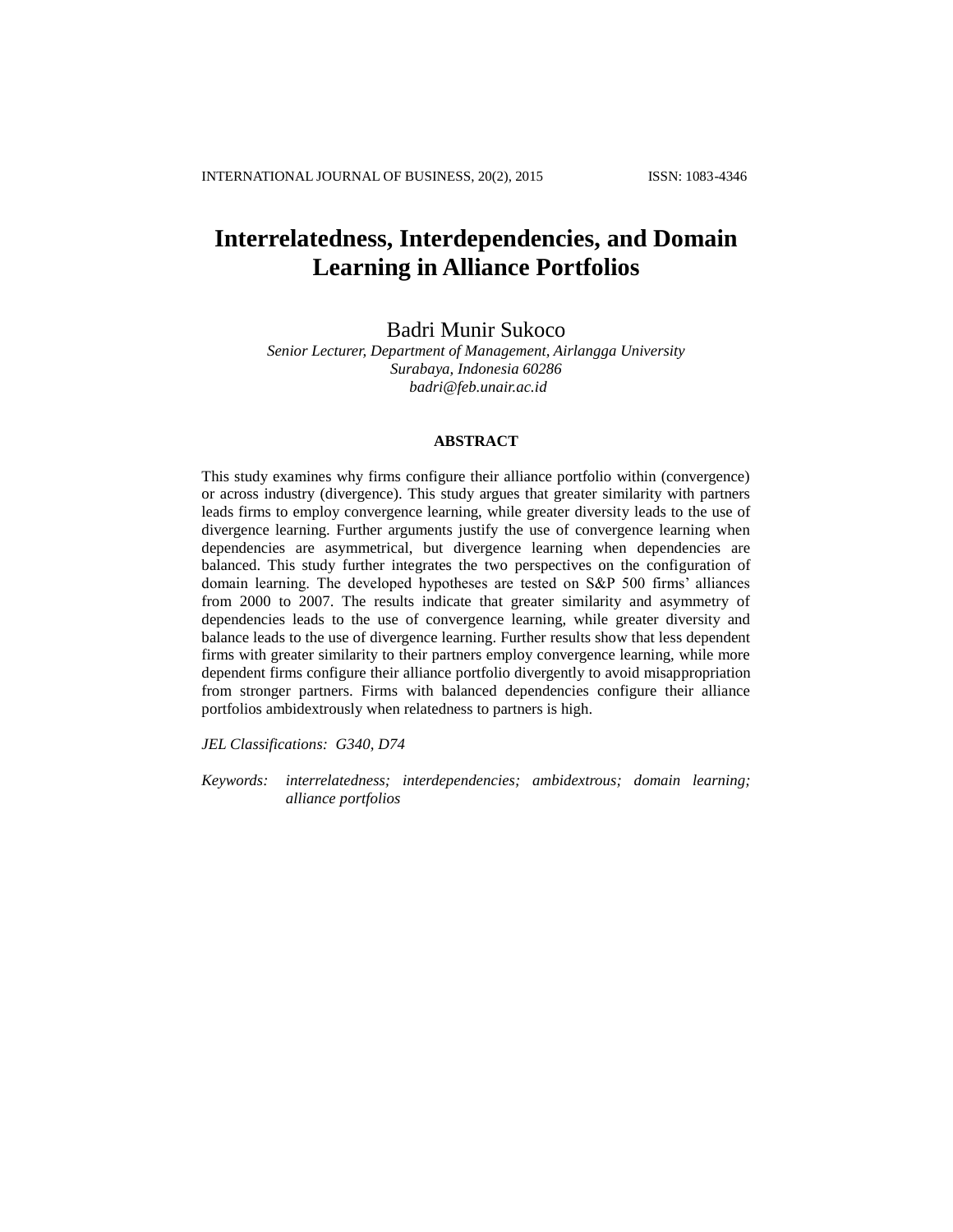# **I. RESEARCH BACKGROUND**

IBM generated more than one-third of its revenues through their alliance portfolio (Feder, 2001; Parise and Casher, 2003). Heimeriks, Klijn, and Reuer (2009) also report that Cisco's alliance portfolio generated more than 13 percent of its total business activity in the 2000s. An alliance portfolio is a firm's collection of direct alliances with partners (e.g., Hoffmann, 2007; Lavie and Miller, 2008), and the collection averagely increased from four to more than thirty partners over the 1990s (Lavie, 2007).

One of the primary activities of an alliance portfolio is learning, which enables a firm to access and acquire new knowledge residing outside its boundaries and to collaboratively leverage existing knowledge with partners (e.g., Beckman, Haunschild, and Philips, 2004). Previous studies approach such learning from the function, structure, and other peripheral attributes involved in the alliance (Lavie and Rosenkopf, 2006; Lin, Yang, and Demirkan, 2007), or by examining process-based learning inside the alliance (e.g., Kale and Singh, 2007). There has been rapid progress in the study of the interorganizational learning, and most research undermines the fact that a firm may also learn by forming alliance that is different from or similar to its core business – domain learning.

This study argues that domain learning is the learning strategy of a firm to maintain an alliance portfolio to conform the relatedness and dependencies toward partners' resources. The resource-based theory (Barney, 1991; Das and Teng, 2000) suggests that greater relatedness leads to convergence learning due to similar bases of knowledge (e.g., Makri, Hitt, and Lane, 2010), while less relatedness leads to divergence learning due to less-redundant knowledge (e.g., Baum, Calabrese, and Silverman, 2000). Another perspective suggests that it is difficult for similar partners to work together within one domain, because their use of similar resources can make them compete against each other (e.g., Chen, 1996) and offer less new skills and knowledge for the other party to learn (e.g., Wang and Zajac, 2007).

This study further argues that these inconsistencies can be resolved by considering the nature of relationships between a firm and its partners in an alliance portfolio. Resource dependence theory (Emerson, 1962; Pfeffer and Salancik, 1978) suggests that the level of interdependence toward partners could explain firm behavior. Specifically, convergence learning is adopted by a firm when there are asymmetrical dependencies toward partners in an alliance portfolio in order to access and exploit partners' knowledge (Grant and Baden-Fuller, 2004). In contrast, a firm tends to employ divergence learning when there are balanced dependencies toward partners, as greater incentives to exchange valuable resources exist (Casciaro and Piskorski, 2005), and there is a stronger relational orientation (Gulati and Sytch, 2007), which stimulates a firm to experiment with its existing capabilities in different industries. In addition, this study proposes that the interaction between these perspectives could explain when the ambidextrous learning mode, rather than divergence or convergence, is chosen.

The contributions of this study are as follows: First, this study introduces the concept of convergence/divergence learning as an extension of the exploitation/ exploration concept of March (1991), and empirically tests the viability of this concept. Second, this study extends RBV (Barney, 1991; Das and Teng, 2000) to organizational learning (Levinthal and March, 1993) by relating a firm's resources with the alliance portfolio that they have. Third, this study extends resource dependence theory (Pfeffer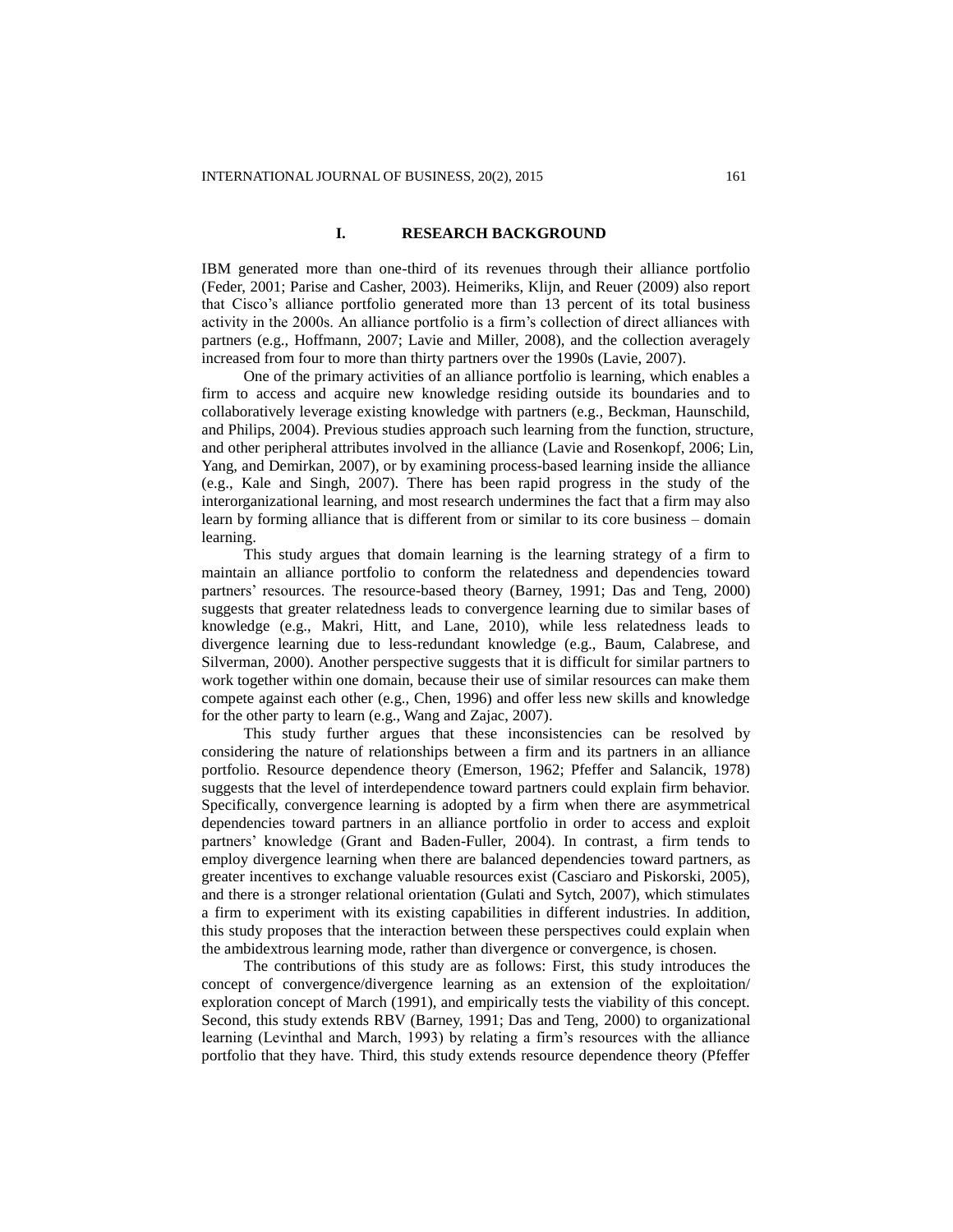and Salancik, 1978) by asserting that differential dependencies determine a firm's learning decisions. Fourth, this study enriches the ambidexterity hypothesis (e.g., He and Wong, 2004) by integrating the arguments of resource-based and resource dependence theory.

#### **II. THEORETICAL BACKGROUND**

#### **A. Alliance Learning**

Organizational learning theory (March, 1991; Levinthal and March, 1993) posits that the goal of strategic alliances is to acquire the knowledge of partners that firms do not possess. This perspective has been integrated by Grant and Baden-Fuller (2004) into the idea that learning activities in alliances are rooted in two activities: accessing and acquiring knowledge. Accessing knowledge refers to alliance activities that deploy existing knowledge to create value (Grant and Baden-Fuller, 2004), which is similar to the March's (1991) concept of "exploration." Acquiring knowledge refers to alliance activities that pursue new knowledge (Grant and Baden-Fuller, 2004), in which March (1991) termed "exploration."

Domain learning represents learning activities that are undertaken by configuring an alliance portfolio that is similar to or different from firm's domain. Firms could acquire new knowledge by composing their alliance portfolio further away from their own domain, termed as divergence learning. Divergence learning enables a focal firm to discover new opportunities and build new competencies (Koza and Lewin, 1998; Nooteboom, 1999) by composing an alliance portfolio in different industries. In contrast, firms could access partners' knowledge by configuring their portfolio closer to their own domain, and termed as convergence learning. Convergence learning enables a focal firm to leverage existing capabilities and join existing competencies (Rothaermel and Deeds, 2004) with their partners in the industry where they operate.

This study regards that convergence and divergence are two ends of a continuum, because of the incompatibility of both with respect to a firm's scarce resources and the different types of capabilities and knowledge that each requires (March, 1991). In addition, this study adopts ambidexterity as learning capability to simultaneously configure an alliance portfolio convergently and divergently with equal dexterity (Lubatkin, Simsek, Ling, and Veiga, 2006).

#### **B. Resource-based View on Alliances**

RBV is firm focused and concerned with the management of internal resources for achieving competitive advantage (Barney, 1991). The resource-based view posits that a firm accesses another firm's critical resources by establishing a strategic alliance (Das and Teng, 2000) and creating value by pursuing the potential synergy between them (Wang and Zajac, 2007). Synergy refers to the condition where the combination of two firms' resources is potentially more efficient than that of either firm operating independently (St John and Harrison, 1999). When a partner's business is highly related to the focal firm, the resources are highly similar due to similarities in products, markets, and technologies (Wang and Zajac, 2007).

Similar firms typically have greater duplication in assets and operations, and by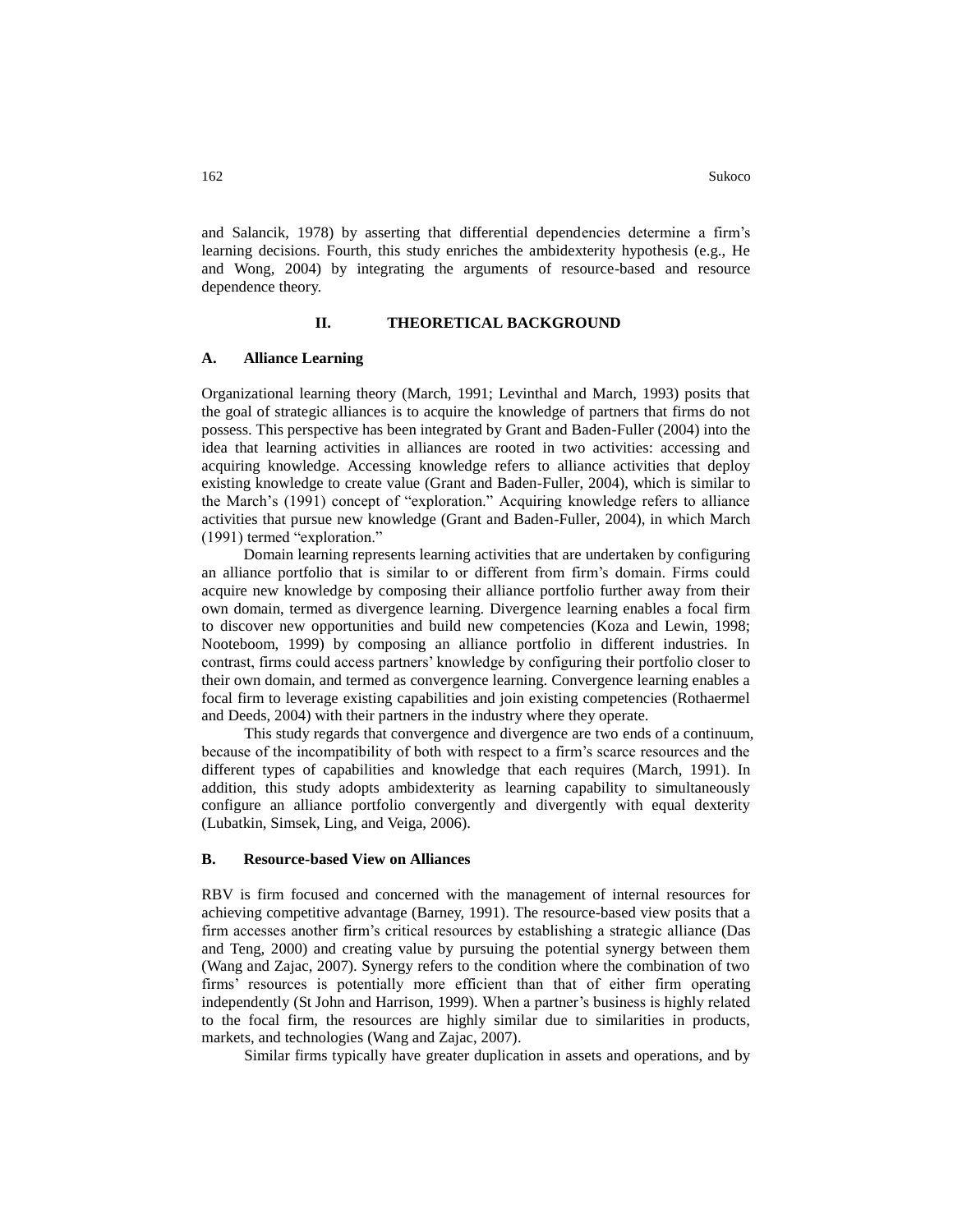eliminating these redundancies the combined firm is likely to be more efficient (Wernerfelt, 1984; Dussauge, Garrette, and Mitchell, 2000). By configuring an alliance portfolio convergently, a firm has less redundancy (e.g., Makri et al., 2010), greater absorptive capacity (Cohen and Levinthal, 1990), tends to engage in a refinement process (March, 1991) and pursue greater efficiency (Dussauge et al., 2000). As reported by Mowery, Oxley, and Silverman (1996), firms tend to form alliances withindomain when there are significant similarities in technological capabilities due to their greater absorptive capacities. Therefore:

H1a: The higher resource relatedness between a focal firm and its partners in an alliance portfolio, the greater the likelihood of the convergence learning mode being used.

As noted by Balakrishnan and Koza (1993), diverse resources among partners increases information asymmetry, making it difficult to assess the value of the resources that each contributes in an alliance. In this situation, Inkpen (2002) argues that the ratio of private to common benefits is higher, and this induces more competitive behavior from partners. Consequently, it is best for a firm to configure its alliance portfolio divergently to avoid being contested by the formed alliance – coopetition (e.g., Brandenburger and Nalebuff, 1996). By doing so, a firm could generate new knowledge (Grant and Baden-Fuller, 2004) and maintain parity with competitors (Garcia-Pont and Nohria, 1999). Moreover, the divergence learning mode provides non-redundant sources – structural holes - that enable a firm to access new markets and knowledge (Burt, 2004) and exploit opportunities brought by less similar partners (D'Aveni, 2004). Therefore:

H1b: The lower resource relatedness between a focal firm and its partners in an alliance portfolio, the greater the likelihood of the divergence learning mode being used.

# **C. Resource Dependence Perspective on Alliances**

Interdependencies between two organizations exist when one party's interests cannot be achieved without the other party's resources, and an alliance is necessary to achieve their desired goals (Pfeffer and Salancik, 1978). Many studies consider that constraint absorption among interdependent actors is grounded in the interrelated notion of power (e.g., Casciaro and Piskorski, 2005, Gulati and Sytch, 2007), which is closely linked to the theory of power-dependence relations (Emerson, 1962). The theory posits that there are two types of interdependencies, asymmetrical and balanced (Emerson, 1962). Dependence asymmetry refers to power differences of one party over the other or the difference between two parties' dependencies (Casciaro and Piskorski, 2005), in which a focal firm could be more or less dependent toward partners in the alliance portfolio. Balanced dependence refers to the equal dependencies between a focal firm and its partners in the alliance portfolio.

As discussed by Wang and Zajac (2007), a pair of firms heightens their valueclaiming concerns when there are asymmetries of information and incompatible economic interests between them. The more dependent firm in an asymmetrically dependent alliance portfolio tends to stabilize their alliance processes and utilize network resources as optimal as they can, since their partnerships might easily be dissolved by their more powerful partners (Casciaro and Piskorski, 2005). Although the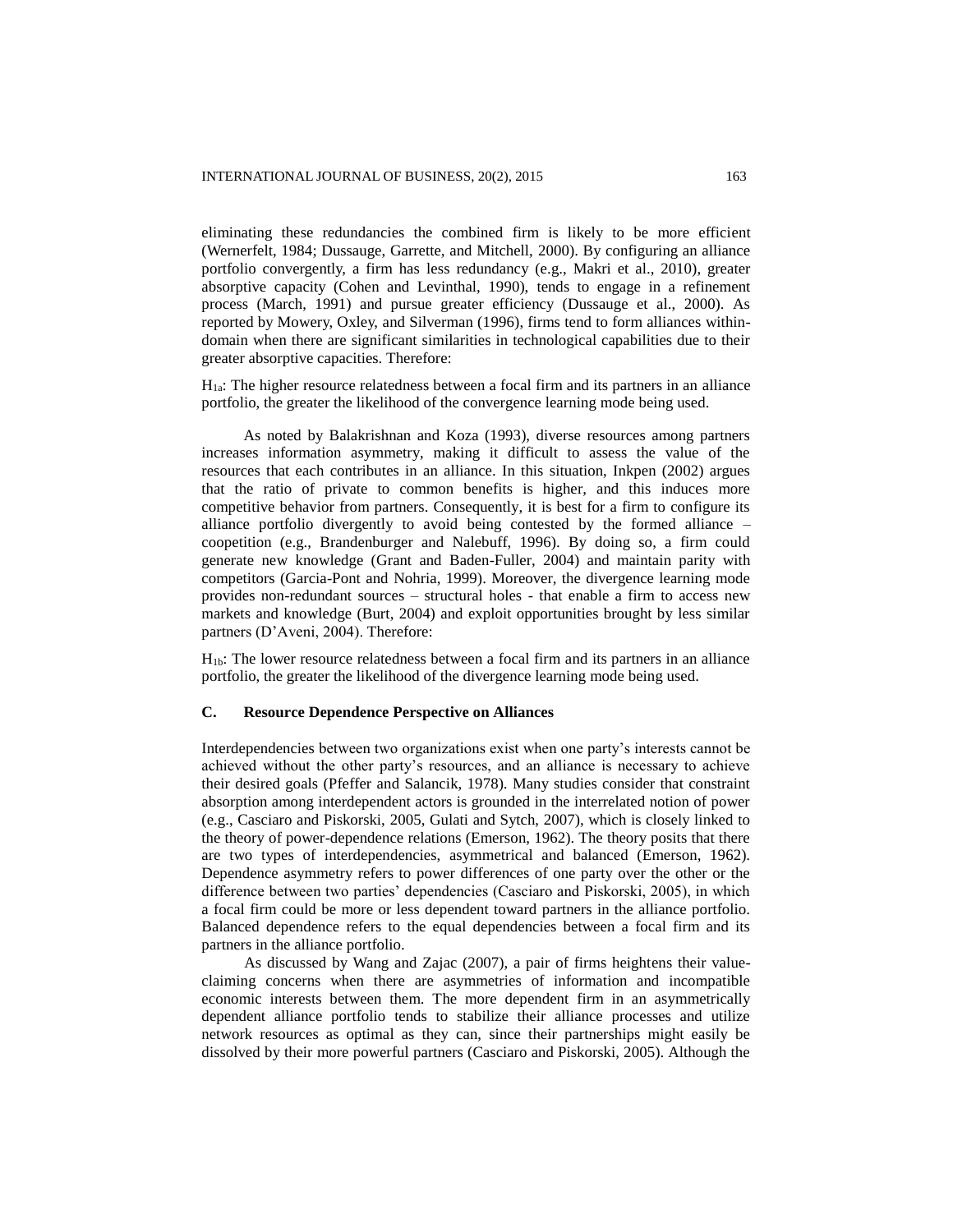benefits of a highly dependent firm might be misappropriated by its partners (e.g., Katila, Rosenberger, and Eisenhardt, 2008), the advantages of being endorsed by having an alliance with stronger partners still outweigh the disadvantages (e.g., Castellucci and Ertug, 2010). On the other hand, a more powerful firm tends to utilize convergence learning to appropriate higher private benefits relative to its partners (Dyer, Singh, and Kale, 2008). The reason is that a firm's particular power resides only in its own industry, and this power is not of equal magnitude in other industries. Therefore:

H2a: The greater asymmetrical dependencies between a focal firm and its partners in an alliance portfolio, the greater the likelihood of the convergence learning mode being used.

An alliance has collective strengths and joint power when the two allied firms are equally dependent on each other (Gulati and Sytch, 2007). Collective strengths provide opportunities for partners to experiment and create new products (Lavie and Rosenkopf, 2006). As discussed by Casciaro and Piskorski (2005), a balanced dependency between two allied firms provides substantial incentives for each to exchange their valuable resources and develop innovative products. Moreover, the interaction between the two parties in a strategic alliance has a higher interaction level when their dependencies are equal, which leads to a stronger relational orientation and engenders greater trust (e.g., Gulati and Sytch, 2007). Balanced dependencies also may generate a higher level of commitment to the alliance and, as a result, a long-term relationship orientation can be expected while the immediate fulfillment of self-interest will be reduced (Rusbult, Verette, Whitney, and Slovik, 1991). Therefore:

H2b: The more balanced dependencies between a focal firm and its partners in an alliance portfolio, the greater the likelihood of the divergence learning mode being used.

# **D. Toward Theoretical Integration**

Prior studies show that the sources of greater bargaining power in an alliance are rooted in the unavailability of alternative resources or less replaceability of a partner (e.g., Brass, 1984). This power remains in place when a firm configures its alliance convergently, since in any particular industry there may not be many alternatives available to ally with. Moreover, a less dependent firm can easily dissolve current partnerships and form new alliances with others in the same industry (Casciaro and Piskorski, 2005). Thus, for a less dependent firm configuring an alliance portfolio convergently is part of isolating the power mechanism to maintain dominance over its partners.

To reduce misappropriation from a highly dependent and less related partner, a less dependent firm tends to broaden its alliance portfolio by using ambidextrous learning. Moreover, broadening an alliance portfolio allows a less dependent firm to avoid being contested in its own domain by a less related partner. As reported by Castellucci and Ertug (2010), a highly dependent partner obtains status spillover and endorsement benefits by partnering with a less dependent firm. The effect is even higher when the alliance is formed in the industry where the less dependent firm belongs. Consequently, configuring an alliance portfolio ambidextrously when the partners are less related is the optimal choice for a less dependent partner if it wants to avoid being contested by its counterparts in the future. By doing so, a less dependent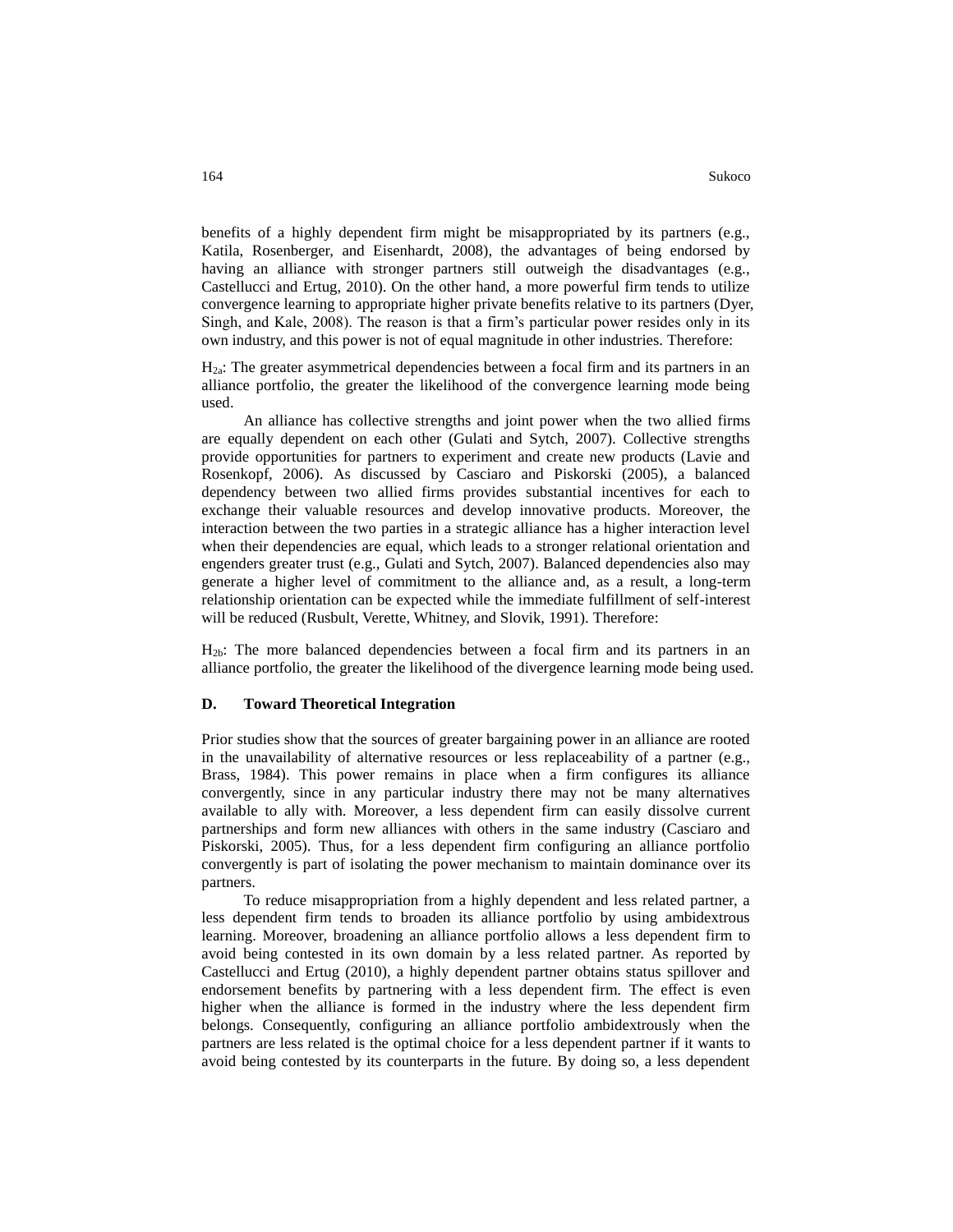firm remains able to appropriate greater value from the within-domain alliances and at the same time access new market opportunities that are easily entered (Khanna, Gulati, and Nohria, 1998; Jensen, 2003). Therefore:

H3: Interrelatedness will interact with interdependencies such that for a focal firm that is less dependent on its partners, high relatedness increases the likelihood of the convergence learning mode and low relatedness increases the likelihood of the ambidextrous learning mode being used in an alliance portfolio.

Having relationships with less-related partners engenders inter-partner learning (Inkpen, 2002) in which each party competes to learn and acquire knowledge asymmetrically. Khanna et al. (1998) suggest that having alliances with less related partners increases the ratio of private to common benefits, and induces competitive behavior. But these consequences imply when the alliance is formed in the focal firm's industry, and the tension could be minimize by configuring an alliance portfolio divergently. Although forming alliances in different industries is risky due to unfamiliarity and different knowledge bases, balance dependencies create situations conducive to the exchange of valuable resources (Casciaro and Piskorski, 2005) and avoid learning competition and asymmetric alliance outcomes (Dussauge, Garrette, and Mitchell, 2004).

Balanced dependencies lead to a stronger relational orientation (e.g., Gulati and Sytch, 2007) and minimize the immediate fulfillment of self-interest (Rusbult et al., 1991). However, the potential value creation will not be at the optimal level when alliance portfolio activities mostly configure divergently, since a firm needs sometime to understand every aspect of an alliance portfolio that is different from their competencies. By configuring alliance portfolio ambidextrously, a firm is able to simultaneously engage in different learning modes based on the relatedness of the resources. As suggested by Benner and Tushman (2003), structurally independent units with different learning modes, one to acquire knowledge and one to apply it, could optimize the opportunities embedded in a balanced dependency situation. Therefore:

H4: Interrelatedness will interact with interdependencies such that for a focal firm that is balanced dependent with regard to its partners, high relatedness increases the likelihood of the ambidextrous learning mode and low relatedness increases the likelihood of the divergence learning mode being used in an alliance portfolio.

Resource dependence theorists (Pfeffer and Salancik, 1978) suggest that a firm will be highly dependent on its partners due to the unavailability of alternative resources (e.g., Brass, 1984). In order to offset this, a firm may choose to broaden its alternatives as part of its defense mechanisms (Katila et al., 2008). The divergence learning mode can also reduce the magnitude of exchange between a highly dependent firm and its stronger partners. Previous studies noted that a greater magnitude of exchange toward partners weakens the bargaining power of a firm (e.g., Burt, 1982; Casciaro and Piskorski, 2005), since its exchanges are mostly related to a particular partner. In order to alleviate this, a firm may compose its alliance portfolio in diverse industries to reduce the risk of misappropriation by stronger partners (e.g., Bae and Gargiulo, 2004).

The capabilities of a stronger partner to appropriate tend to be modest when the resources are less related. In this situation, a highly dependent firm should employ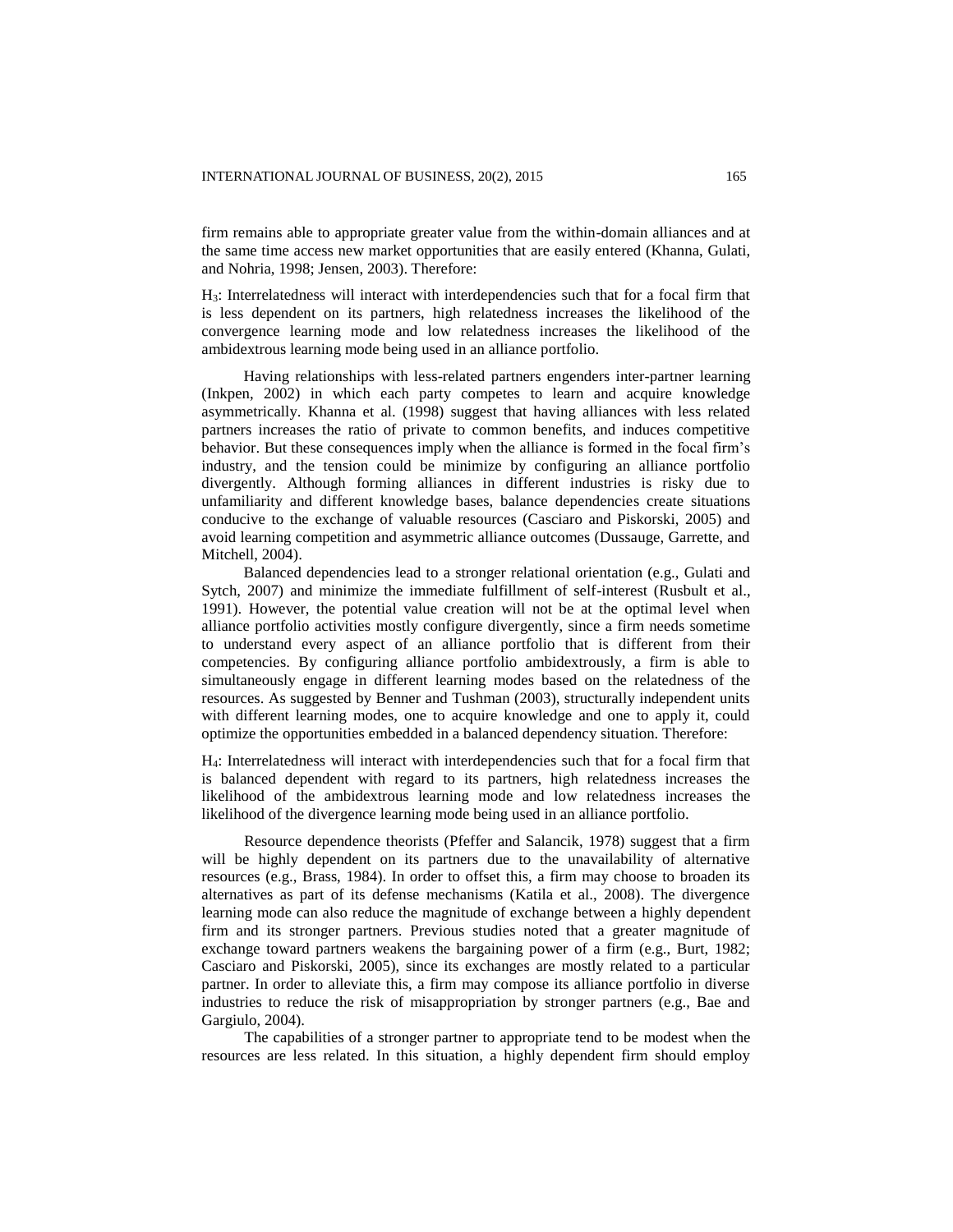ambidextrous learning to maintain an excessive cognitive distance (Nooteboom, 1999) when composing an alliance portfolio divergently with less related partners. Moreover, configuring an alliance portfolio ambidextrously maintains the coordination costs due to unrelated resources (Goerzen, 2005). As discussed previously, less relatedness reduces the absorptive capacity (Cohen and Levinthal, 1990), and it thus needs frequent interactions and comprehensive assessment methods to ensure alliance learning activities perform as expected. Therefore:

H5: Interrelatedness will interact with interdependencies such that for a focal firm that is highly dependent on its partners, high relatedness increases the likelihood of the ambidextrous learning mode and low relatedness increases the likelihood of the divergence learning mode being used in an alliance portfolio.

#### **III. RESEARCH METHODS**

## **A. Empirical Setting**

The sample companies are 500 firms that appeared in the S&P 500 from 2000-2008 to examine the effects of within- and across industry, as prior studies mainly emphasize within a single industry (e.g., Rothaermel and Deeds, 2004; Lavie and Miller, 2008). The data sets can also approximate the interdependencies of these enlisted firms with their partners. Moreover, the alliance portfolios formed and managed by these large companies have greater legitimacy for others to conform to (DiMaggio and Powell, 1983). In addition, the sample is highly representative, since these 500 firms consistently accounted for about 11.40% of the market capitalization of the companies listed on the New York Stock Exchange (NYSE) from 2000-2007.

#### **B. Sample and Data**

This study includes only those firms with at least 70 percent of their business in one sector. Diversified firms are excluded because the strategic consideration of these companies is considerably more complex and more likely to be at the business level rather than the corporate one (Wang and Zajac, 2007). If a firm is acquired or went out of the S&P 500 list during the sampling period  $(2000 - 2007)$ , it is dropped out of the sample in the following year.

This study selects this sampling period because of the so-called alliance wave of the early 2000s, in which most companies increased their number of alliance partners (Lavie, 2007). Moreover, prior studies mainly use data prior 2000, and thus lack of recency, which this study can provide. This period also allows this study a reasonably long time to examine these activities, while also having a five-year period to control for the history of the alliance activities of the firms. All alliance activities conducted by these firms from 1995 to 2007 are collected from the SDC Platinum Database. Any ambiguities were resolved by consulting alternative sources, such as Lexis/Nexis and other reliable sources (e.g., corporate web sites). Firm-specific financial data were collected from COMPUSTAT.

Following the procedure used by Casciaro and Piskorski (2005), which was inspired by Burt (1982, 1983), this study operationalizes the notion of dependence between firms in different industries based on input-output patterns of transactions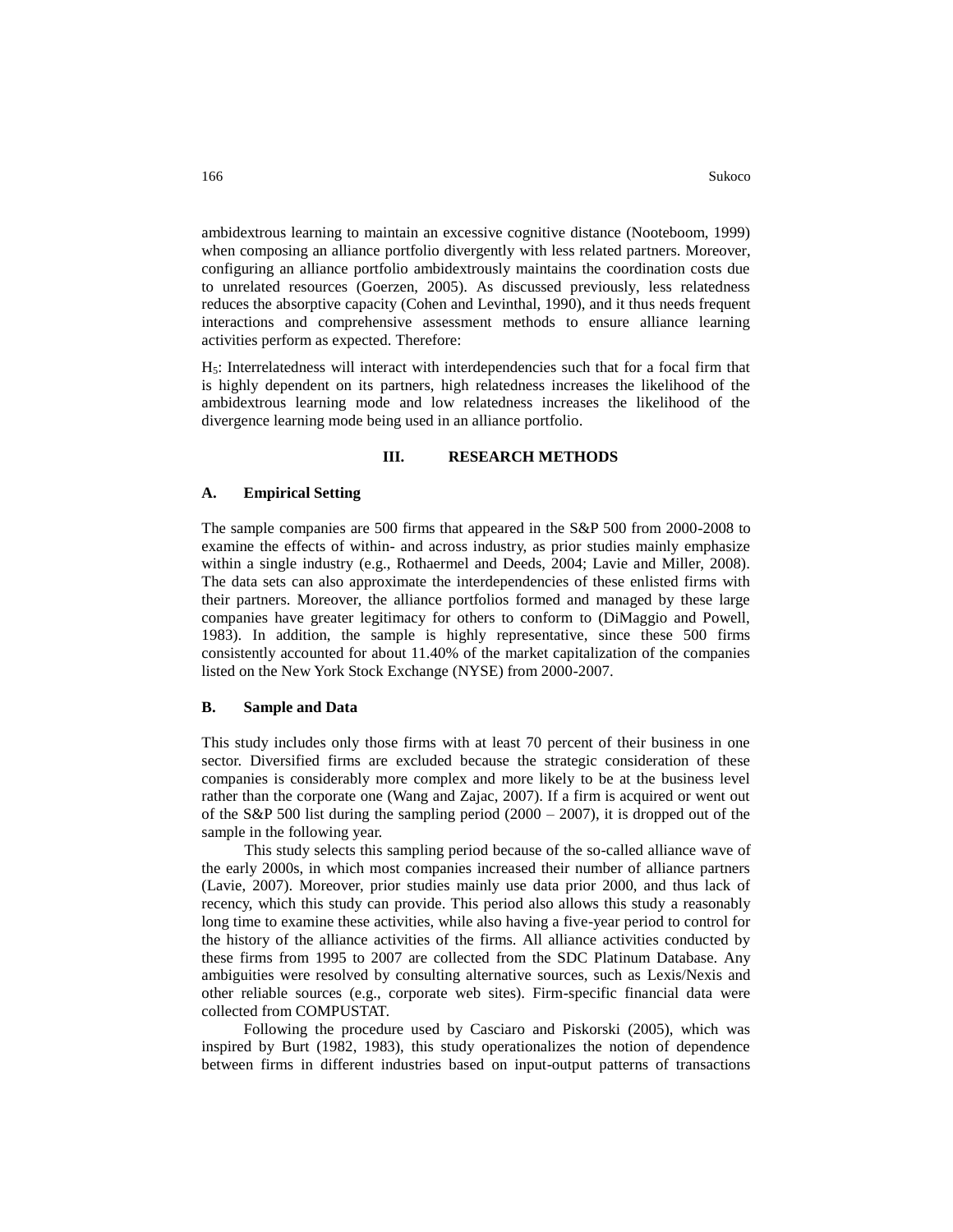across economic sectors. The data is generated from the Benchmark Input-Output (I-O) accounts for the U.S. economy developed by the Bureau of Economic Analysis (BEA), which are released every five years. Moreover, this study matches four digits of the Standard Industrial Classification (SIC) codes that are used in SDC with six-digit I-O codes from BEA. This study identifies the four largest firms in each sector, sums their sales, and divides the sum by the total volumes of sales for the sector reported in the input-output table (Casciaro and Piskorski, 2005). To obtain annual measures of exchanges between industries for the period 2000-2007, this study linearly extrapolates the measures over the three available accounts for 1997, 2002, and 2007, and this does not have any significant effect on the annual measures or regression results due to the only slight changes over any five-year period (Burt, 1983).

#### **C. Measures**

Dependent variables: domain learning. This study employs the Standard Industrial Classification (SIC) codes. Even though the SIC approach has some limitations (Robins and Wiersema, 1995), it is still considered as an effective way to map out the relatedness between firms (e.g., Villalonga and McGahan, 2005). This study sets divergence learning as 1 when the first four digits of the SIC code of an alliance are dissimilar to those of the focal firm, 0.75 if the first digit of the SIC code between a focal firm and an alliance is the same, 0.5 if the first two digits are the same, 0.25 if the first three digits are the same, and 0 if all four digits are identical. High values indicate divergence, whereas low values indicate the convergence learning mode.

Independent variables. First, interrelatedness of resources. Following prior studies (e.g., Lavie, 2007; Lin et al., 2009), this study employs the SIC code. This study sets business similarity of two firms as 1 if the first four digits of the two firms' SIC codes are identical, 0.75 if the first three digits are the same, 0.5 if the first two digits are similar, 0.25 if the first digit is the same, and 0 if the first digit are different. Second, interdependencies. Following Casciaro and Piskorski (2005), this study measures interdependencies based on the economic exchange (I-O accounts) of interindustry flows. The dependencies of industry i on its partners in an alliance portfolio will be:

Interdependencies 
$$
_{i \leftrightarrow j} = \begin{vmatrix} n \\ \sum_{t=1}^{n} E_{jkm \to i} - E_{i \to jkm} \end{vmatrix}
$$

where n refers to the number of partners related to a firm in industry i, j refers to partners of a firm in industry i, k refers to partners related to a firm in industry i, m refers to each partner of the firm, and t refers to the year of the alliance was formed. In contrast to Casciaro and Piskorski (2005), this study regards a value of zero (0) as representing balanced dependence between partners, while a negative value indicates that a focal firm has less dependence on its partner(s) and this is coded as minus one (-1), and a positive value shows that a focal firm is highly dependent on its partner(s) and this is coded as positive one (1).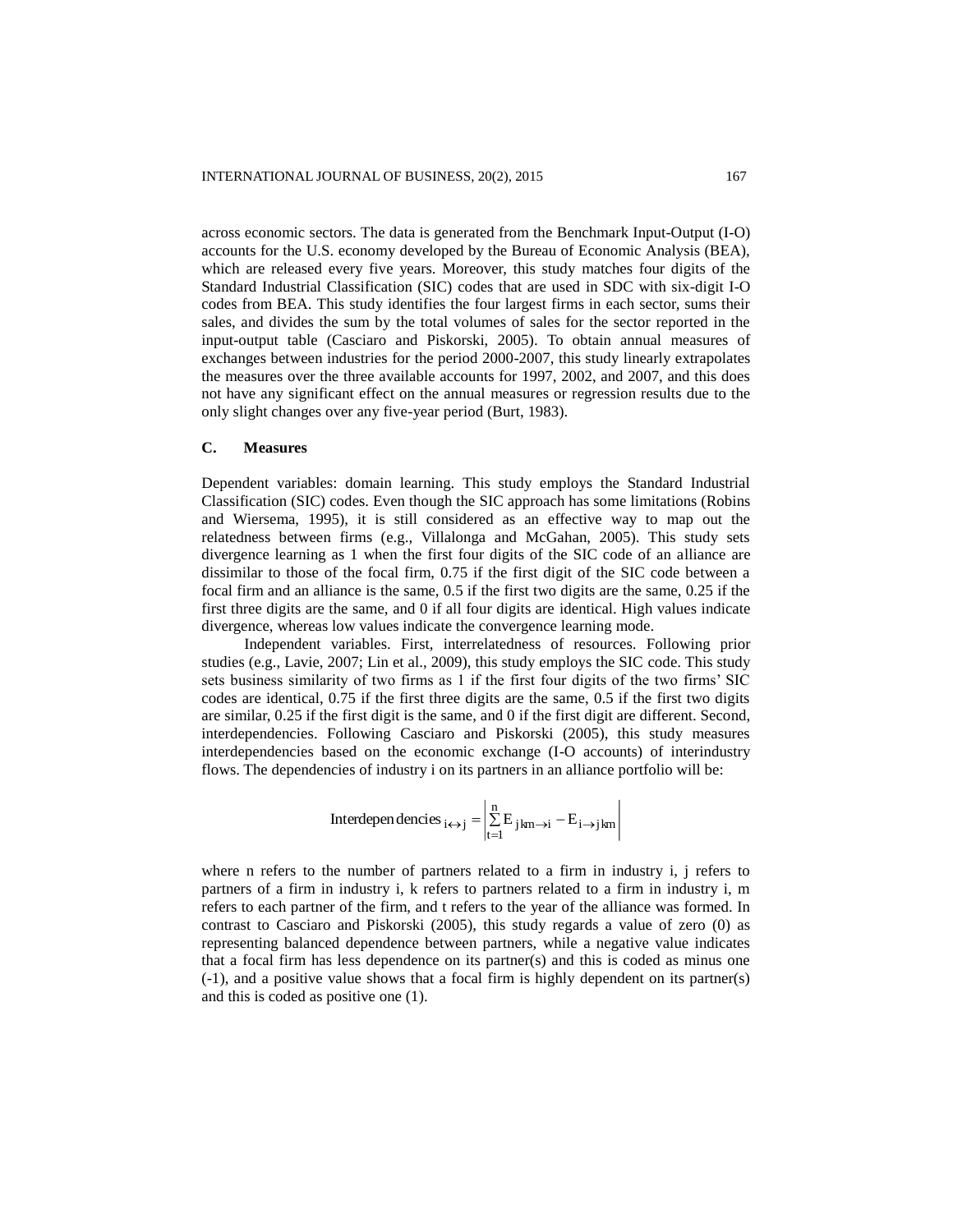168 Sukoco Sukoco Sukoco Sukoco Sukoco Sukoco Sukoco Sukoco Sukoco Sukoco Sukoco Sukoco Sukoco Sukoco Sukoco Su

# **D. Control Variables**

This study controls sixteen variables that might confound the expected results and categorizes into firm-, portfolio-, and industry levels. The measurement of each variable is presented on Table 1.

| Variables and measurement |                                                                      |                          |  |  |  |
|---------------------------|----------------------------------------------------------------------|--------------------------|--|--|--|
| Variables                 | <b>Empirical Measurement</b>                                         | Sources                  |  |  |  |
| Control variables         |                                                                      |                          |  |  |  |
| Firm level:               |                                                                      |                          |  |  |  |
| Industry                  | A natural log of a firm's total assets relative                      | Wang and Zajac (2007)    |  |  |  |
| concentration             | to industry's asset (t)                                              |                          |  |  |  |
| Relative size             | A natural log of a firm's total sales relative to                    | Lavie (2007)             |  |  |  |
|                           | industry's assets (t)                                                |                          |  |  |  |
| Firm uncertainty          | Stock price volatility relative to mean (t-1)                        | Baker (1984), Beckman    |  |  |  |
|                           |                                                                      | et al. (2004)            |  |  |  |
| Portfolio level:          |                                                                      |                          |  |  |  |
| Functional learning       | Scope of alliance activities (t)                                     | Lavie and Rosenkopf      |  |  |  |
|                           |                                                                      | (2006)                   |  |  |  |
| Portfolio size            | Total number of a firm's alliances relative to                       | Ahuja (2000), Baum et    |  |  |  |
|                           | total assets (t)                                                     | al. (2000)               |  |  |  |
| Partner's social status   | Social-status of partners relative to a focal                        | Lin et al. (2009)        |  |  |  |
|                           | firm(t)                                                              |                          |  |  |  |
| Multi-partner alliance    | Average number of partners involved in each                          | Lavie (2007)             |  |  |  |
|                           | alliance (t)                                                         |                          |  |  |  |
| Prior partnerships        | Sequential partnerships with a particular                            | Ahuja (2000)             |  |  |  |
|                           | partner $(t-5 \rightarrow t-1)$                                      |                          |  |  |  |
| Nation of participants    | Percentage of foreign partners in a firm's                           | Lavie and Miller (2008)  |  |  |  |
|                           | alliance portfolio (t)                                               |                          |  |  |  |
| Location                  | Proportion of foreign alliances that are                             | Lavie and Miller (2008)  |  |  |  |
|                           | operated relative to domestic ones (t)                               |                          |  |  |  |
| Joint ventures            | Proportion of equity-based alliances relative                        | Lavie (2007)             |  |  |  |
|                           | to total portfolio (t)                                               |                          |  |  |  |
| Ownership                 | Equity contribution made by a focal firm for                         | Reuer and Ragozino       |  |  |  |
|                           | the entire portfolio (t)                                             | (2006)                   |  |  |  |
| Industry level:           |                                                                      |                          |  |  |  |
|                           | Popularity of alliances A firm's number of alliances relative to the | Wang and Zajac (2007)    |  |  |  |
|                           | total number of alliances in the industry (t)                        |                          |  |  |  |
| Market uncertainty        | Volatility of net sales of a firm relative to the                    | Lin et al. (2007)        |  |  |  |
|                           | industry (t)                                                         |                          |  |  |  |
| Industry sector           | A dummy variable for each industry (t)                               | Wang and Zajac (2007)    |  |  |  |
| Year                      | A dummy variable for each year (t)                                   | Wang and Zajac (2007)    |  |  |  |
| Independent variables     |                                                                      |                          |  |  |  |
| <b>Interrelatedness</b>   | Similarity between a firm and its partners in                        | Lavie (2007), Lin et al. |  |  |  |
|                           | an alliance portfolio (t)                                            | (2009)                   |  |  |  |
| Interdependencies         | Dependencies between a firm and its partners                         | Casciaro and Piskorski   |  |  |  |
|                           | in an alliance portfolio (t)                                         | (2005)                   |  |  |  |
| Dependent variables       |                                                                      |                          |  |  |  |
| Domain learning           | Similarity between a firm's industry with                            | Developed in this study  |  |  |  |
|                           | alliance formed (t)                                                  |                          |  |  |  |

**Table 1**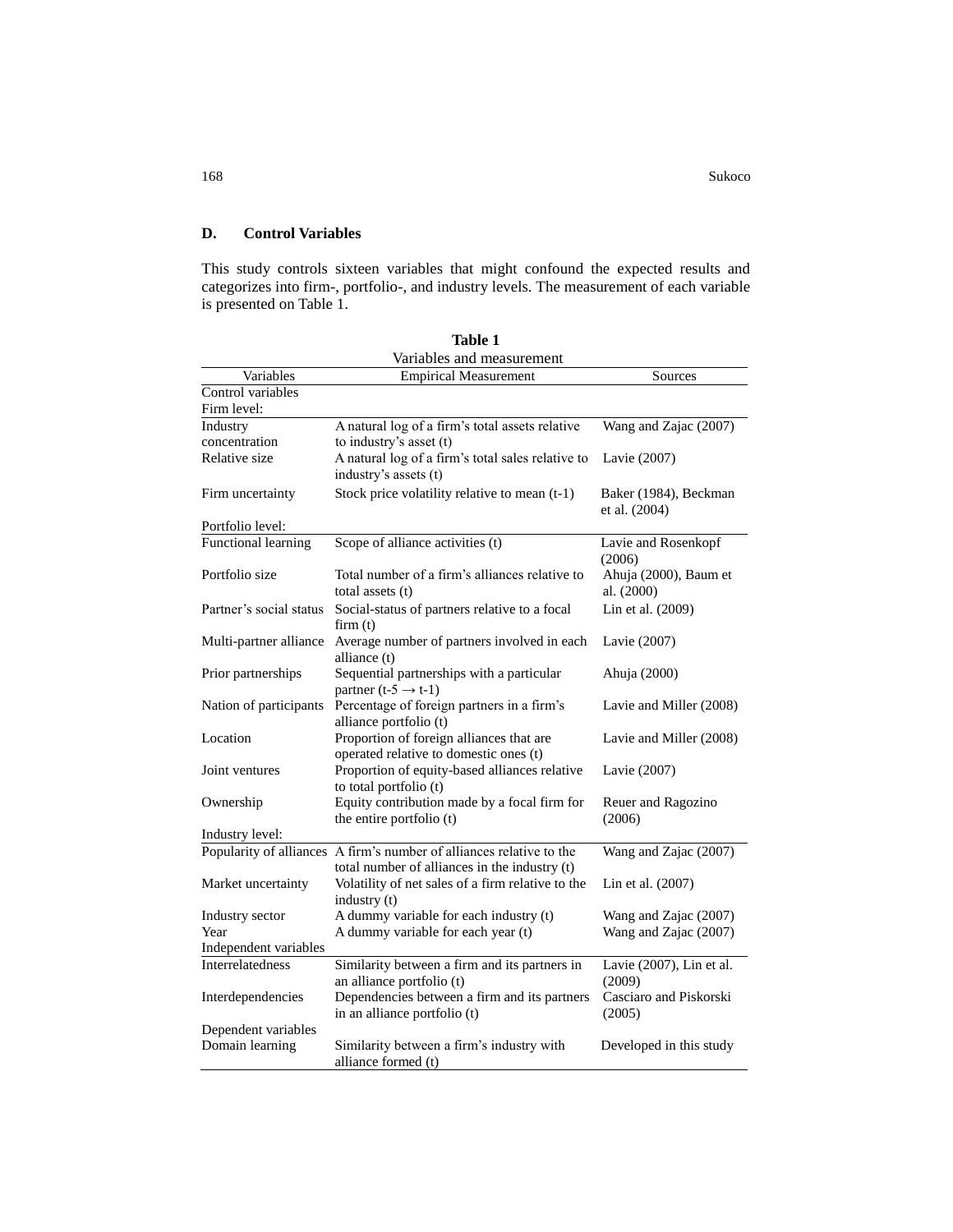# **E. Descriptive**

For each alliance, this study retrieves the information related to the date of announcement, pre-specified duration or termination date (most were unavailable), number of participating partners, partners' names, public status and countries of origin, whether the alliance was a joint venture (JV), amount of equity contribution (if it was a JV), and classification of agreement (R&D, sales, licensing, marketing and so on). This study extracts firm-specific data, such as historical SIC code, total assets, total sales, and price-close monthly of the stock price from Compustat database for the years 1999 to 2007.

By regarding firm-year as the operational unit of analysis, this study pools the data on the 1,792 alliances in each focal firm's portfolio in a given year, producing 453 firm-year observations. This sample excludes pre-2000 records, which are eliminated because of the time frame setting and the lagging of a control variable (firm uncertainty) by one year relative to the dependent variable. A focal firm participated in 3.956 alliances on average during the time frame of the study, and engaged with 1.275 partners. Most of the firms in this sample operated in the manufacturing industry (50.5%), followed by financial services (150 firms, 13%) and information industry (149 firms, 12.9%) (see Table 1). There are no significant differences among years use in this study, in which ranging from 119 (2004, 10.2%) to 176 firm-year observations (2007, 15.2%). On average, a focal firm owned \$35,730 million in assets and had \$61,781 million in sales. The correlation matrix also indicates that the results provide validation for the proposed hypotheses. Interrelatedness and interdependencies have a negative correlation with regard to domain learning, while functional learning has a significantly positive correlation with domain learning.

#### **IV. RESULTS**

This study tests the models using hierarchical regression (Table 2). The first hypothesis posits that interrelatedness has a negative relationship with domain learning, in which greater relatedness leads to the use of the convergence learning mode and less relatedness leads to the use of divergence learning. The regression results reveal that interrelatedness is negatively related to domain learning, as expected ( $\beta$  = -0.269, p < 0.001, M1;  $\beta$  = -0.265, p < 0.001, M3; and  $\beta$  = -0.268, p < 0.001, M4). Specifically, the results indicate that higher relatedness has a positive relationship with the convergence learning mode, while lower relatedness has a positive relationship with divergence learning. Thus,  $H_{1a}$  and  $H_{1b}$  are supported. The second hypothesis predicts that interdependencies have a negative relationship with domain learning in which greater asymmetry leads a firm to employ convergence learning, while balanced dependencies lead to the use of divergence learning. The regression results give the expected results  $(\beta = -0.092, p < 0.001, M2; \beta = -0.081, p < 0.01, M3; \text{ and } \beta = -0.244, p < 0.001, M4).$ Specifically, the results indicate that asymmetry dependencies have a significant positive relationship with convergence learning, while balanced dependencies are positively and significantly related to the decision to employ the divergence learning mode in an alliance portfolio. Therefore,  $H_{2a}$  and  $H_{2b}$  are supported. Hypotheses 3 to 6 posit that interrelatedness and interdependencies interact, and the regression results indicate that the interaction of these variables is significant ( $\beta$  = -0.177, *p* = 0.008;  $\Delta R^2$  $= 0.005$ ,  $\Delta F = 7.102$ ).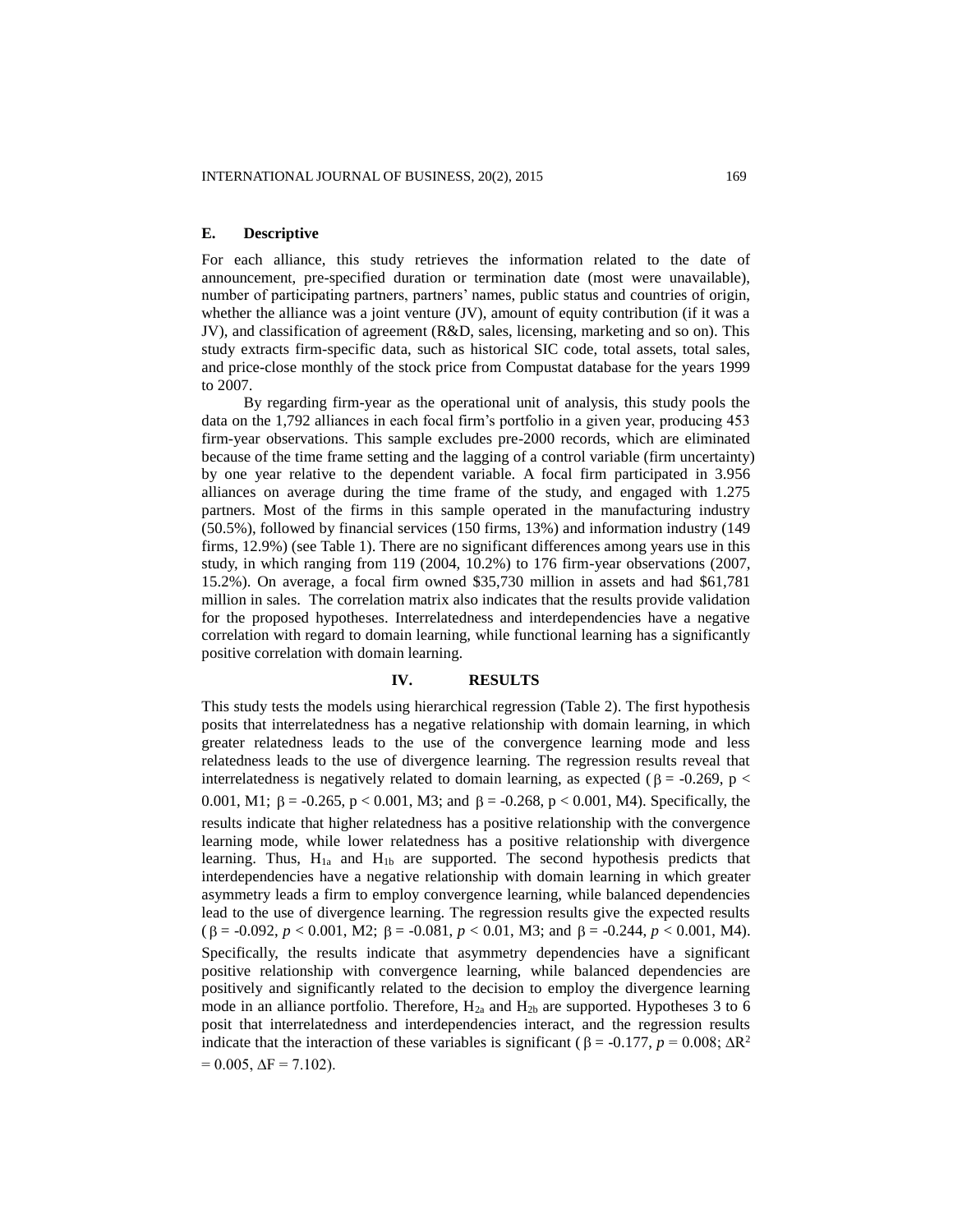|                           | Dependent Variable: Domain Learning |                     |                |                |             |  |
|---------------------------|-------------------------------------|---------------------|----------------|----------------|-------------|--|
| <b>Research Variables</b> | M <sub>0</sub>                      | M <sub>1</sub>      | M <sub>2</sub> | M 4            |             |  |
|                           |                                     | Control variables   |                | M <sub>3</sub> |             |  |
| Relative assets           | $0.444**$                           | $0.375*$            | $0.443**$      | $0.375*$       | $0.369*$    |  |
| <b>Relative sales</b>     | $-0.416**$                          | $-0.353*$           | $-0.417**$     | $-0.354*$      | $-0.349*$   |  |
| Firm uncertainty          | $-0.033$                            | $-0.041$            | $-0.022$       | $-0.032$       | $-0.032$    |  |
| Functional learning       | 0.041                               | $0.056*$            | 0.041          | $0.056*$       | $0.058*$    |  |
| Portfolio size            | $-0.056$                            | $-0.053$            | $-0.046$       | $-0.045$       | $-0.041$    |  |
| Multi-partner alliance    | 0.009                               | 0.010               | 0.007          | 0.008          | 0.008       |  |
| Partners' social status   | $0.054^{+}$                         | $0.050^{+}$         | $0.057*$       | $0.052^{+}$    | $0.049^{+}$ |  |
| Prior partnership         | $0.059*$                            | $0.051+$            | $0.064*$       | $0.055*$       | $0.057*$    |  |
| Nation of participants    | 0.026                               | 0.013               | 0.031          | 0.018          | 0.022       |  |
| Location                  | $-0.065$                            | $-0.037$            | $-0.068+$      | $-0.040$       | $-0.044$    |  |
| JV                        | $-0.104$                            | $-0.093$            | $-0.104$       | $-0.093$       | $-0.092$    |  |
| Ownership                 | $-0.105$                            | $-0.084$            | $-0.108$       | $-0.086$       | $-0.087$    |  |
| Popularity of alliances   | 0.037                               | 0.026               | 0.038          | 0.027          | 0.027       |  |
| Market uncertainty        | $-0.054$                            | $-0.061$            | $-0.049$       | $-0.056$       | $-0.055$    |  |
| Industry 1                | $-0.184***$                         | $-0.158***$         | $-0.180***$    | $-0.154***$    | $-0.155***$ |  |
| Industry 2                | $-0.049$                            | $-0.058$            | -0.045         | $-0.055$       | $-0.054$    |  |
| Industry 3                | $-0.020$                            | $-0.049$            | 0.001          | $-0.031$       | $-0.035$    |  |
| Industry 4                | $-0.071*$                           | $-0.070*$           | $-0.062+$      | $-0.061+$      | $-0.060+$   |  |
| Industry 5                | $-0.075+$                           | $-0.093*$           | $-0.062$       | $-0.082*$      | $-0.082*$   |  |
| Industry 6                | $-0.229***$                         | $-0.210***$         | $-0.240***$    | $-0.219***$    | $-0.222***$ |  |
| Industry 7                | $-0.089*$                           | $-0.127***$         | $-0.094*$      | $-0.131***$    | $-0.130***$ |  |
| Industry 8                | $-0.130***$                         | $-0.122***$         | $-0.128***$    | $-0.120***$    | $-0.119***$ |  |
| Industry 9                | $-0.048$                            | $-0.049$            | $-0.043$       | $-0.045$       | $-0.045$    |  |
| Industry 10               | $-0.065^*$                          | $-0.084***$         | $-0.056+$      | $-0.077*$      | $-0.079*$   |  |
| Industry 11               | $-0.035$                            | $-0.040$            | $-0.037$       | $-0.041$       | $-0.042$    |  |
| Year 1                    | 0.048                               | 0.052               | 0.044          | 0.049          | 0.049       |  |
| Year 2                    | $-0.076*$                           | $-0.063+$           | $-0.073*$      | $-0.060+$      | $-0.061+$   |  |
| Year 3                    | 0.020                               | 0.028               | 0.022          | 0.029          | 0.031       |  |
| Year 4                    | 0.039                               | $0.060+$            | 0.037          | $0.058^{+}$    | $0.061+$    |  |
| Year 5                    | $-0.038$                            | $-0.020$            | $-0.035$       | $-0.017$       | $-0.015$    |  |
| Year 6                    | $-0.077+$                           | $-0.054$            | $-0.075+$      | $-0.053$       | $-0.049$    |  |
| Year 7                    | $-0.091*$                           | $-0.063$            | $-0.090*$      | $-0.063$       | $-0.060$    |  |
|                           |                                     | Main effects        |                |                |             |  |
| Interrelatedness          |                                     | $-0.269***$         |                | $-0.265***$    | $-0.268***$ |  |
| Interdependencies         |                                     |                     | $-0.092***$    | $-0.081**$     | $-0.244***$ |  |
|                           |                                     | Interaction effects |                |                |             |  |
| Interrelatedness x        |                                     |                     |                |                | $-0.177**$  |  |
| Interdependencies         |                                     |                     |                |                |             |  |
| $\mathbb{R}^2$            | 0.177                               | 0.177               | 0.177          | 0.177          | 0.245       |  |
| $\Delta R^2$              |                                     | 0.065               | 0.008          | 0.071          | 0.005       |  |
| $\Delta F$                | 7.452                               | 94.760              | 10.198         | 52.012         | 7.102       |  |
| p                         | 0.000                               | 0.000               | 0.001          | 0.000          | 0.008       |  |

**Table 2** Interrelatedness and interdependencies on domain learning

Note:  $+$  represents p < .10, \* represents p < 0.05; \*\* represents p < 0.01, \*\*\* represents p < .001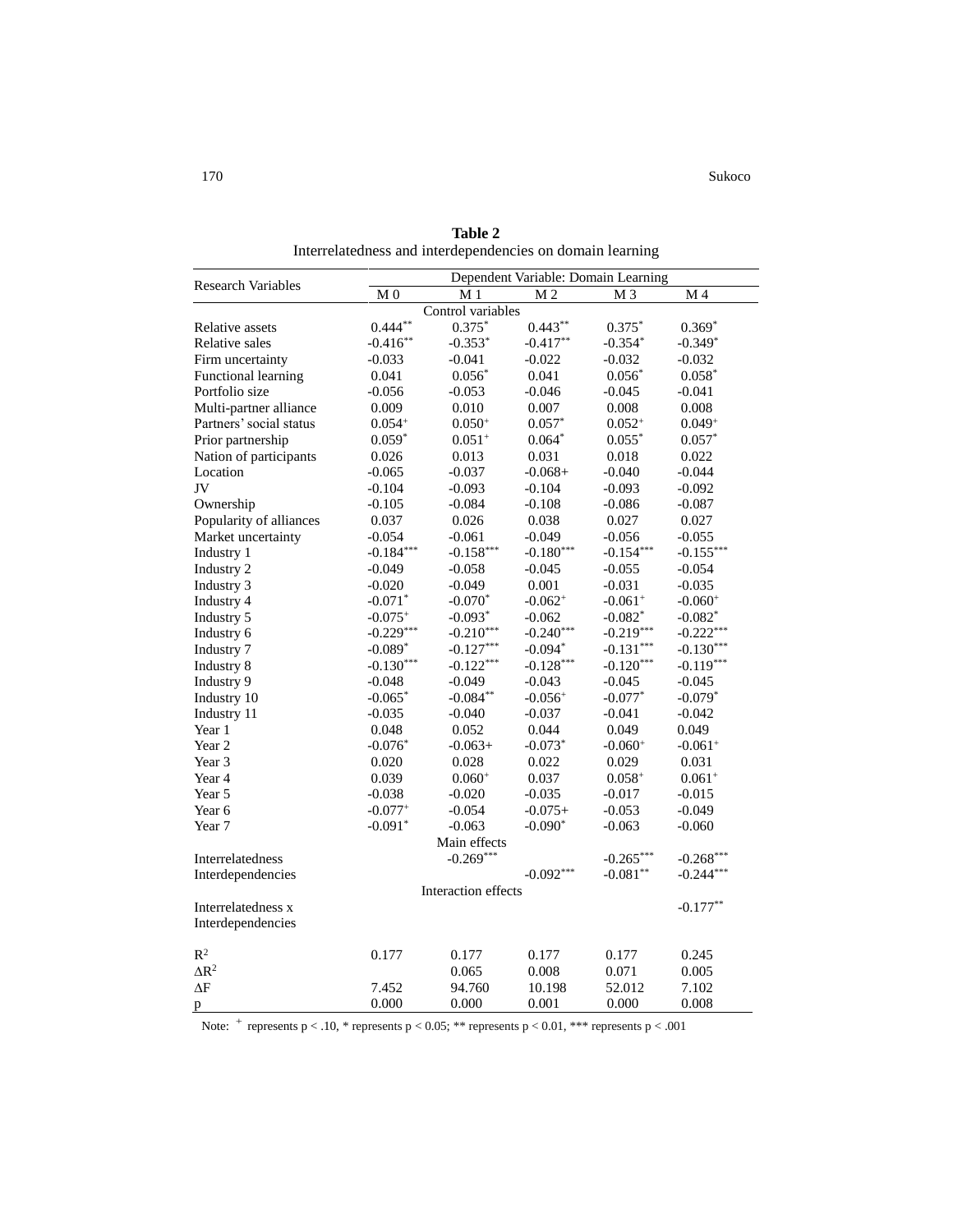Further results indicate that some control variables are significantly related to domain learning. Specifically, relative sales negatively relate to domain learning, which indicates that greater sales lead firms to employ convergence learning to exploit current market opportunities. Moreover, some industries prefer to configure their alliance portfolio within-domain, such as natural resources and mining, transportation, information, financial services, professional and business services, and the leisure and hospitality industry. In contrast, greater relative assets, more prior partnerships, and higher societal status relative to partners positively relate to the decision to configure an alliance portfolio divergently.

Following the procedure of Aiken and West (1991), Figure 1 depicts these interaction effects. This study adopts the operationalization of Lin et al. (2007) that learning activities categorized as exploitation when the score is below 0.200, above 0.800 is categorized as exploration, and ambidextrous learning ranges from 0.200 to 0.800. Hypothesis 3 posits that a firm with low dependencies tends to employ convergence learning when its business is highly related to its partners, but turns ambidextrous learning when its business is less related to its partners. The results indicate that less dependencies with high relatedness lead to convergence learning ( $X =$ 0.169), while ambidextrous learning is used when the resources have low relatedness  $(\overline{X} = 0.739)$ , which is supports H<sub>3</sub>. Hypothesis 4 predicts that a firm tends to compose its alliance portfolio ambidextrously when the resources are highly related to its partners, and configure it divergently when the relatedness is low. The results show that



**Figure 1** The interaction between interrelatedness and interdependencies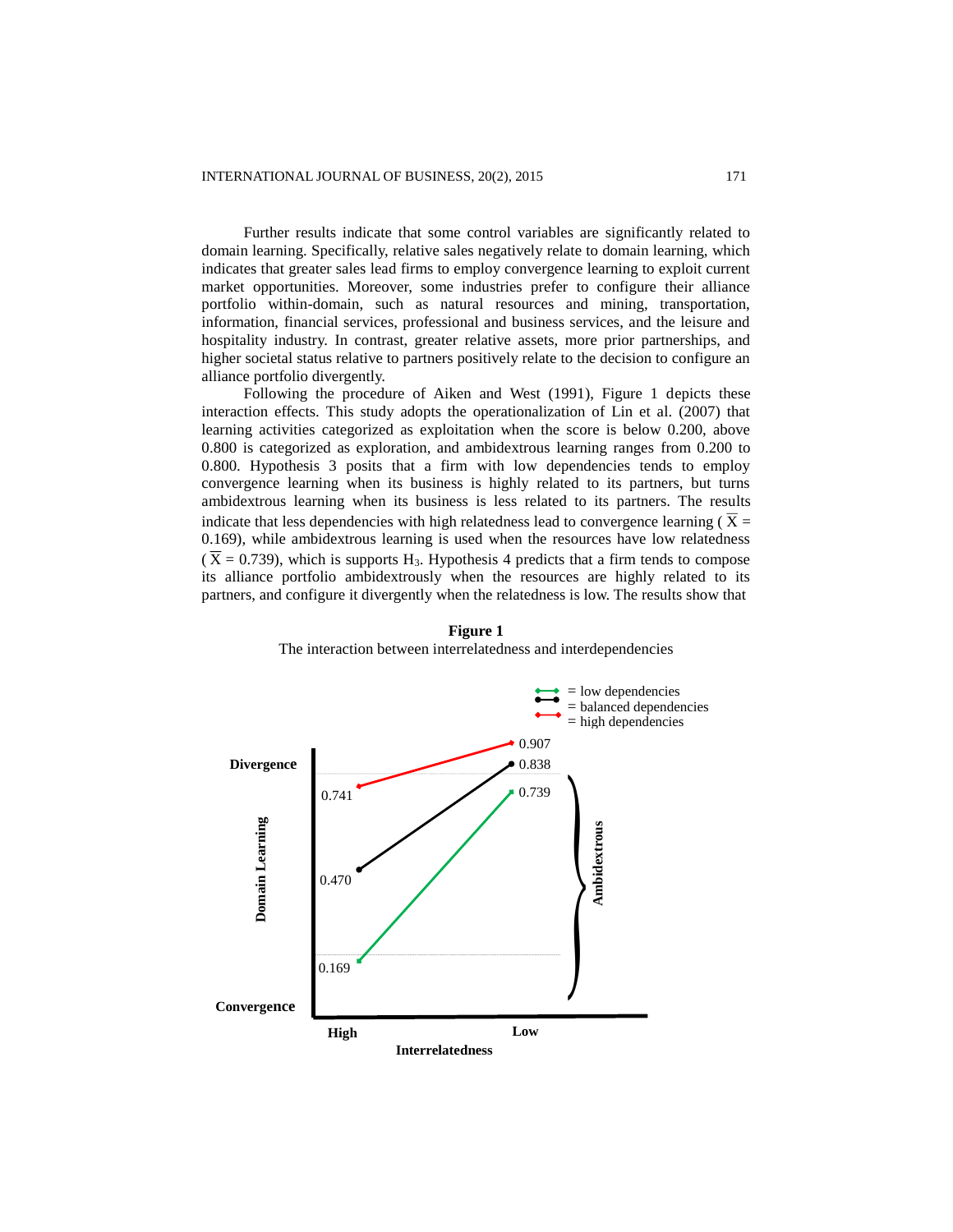ambidextrous learning is adopted by a firm when its dependencies are balanced and resources are highly related to its partners ( $\overline{X} = 0.470$ ), becoming divergent when the resources are less related ( $\overline{X}$  = 0.838), which supports H<sub>4</sub>. Finally, Hypothesis 5 suggests that a firm with high dependencies tends to compose its alliance portfolio ambidextrously when its resources are highly related, and employs divergence learning when its resources are less related. The results indicate that low relatedness leads a firm to employ divergence learning under high dependence situations ( $X = 0$ . 907), and ambidextrous learning when its resources are highly related to its partners ( $\overline{X} = 0.741$ ), thus supporting  $H<sub>5</sub>$ .

# **V. DISCUSSION AND CONCLUSIONS**

The findings indicate that greater resources relatedness between a firm and its partners in an alliance portfolio increases the likelihood of the convergence learning mode being used. This is in line with the arguments of resource-based theory (Barney, 1991; Das and Teng, 2000) that similar resources facilitate the synergy of highly related firms by engaging them in activities that focus on refinement processes – exploitation (March, 1991) and pursuing greater efficiency (Dussauge et al. 2000). Moreover, the decision to configure an alliance portfolio convergently increases a firm's absorptive capacity (Cohen and Levinthal, 1990), due to the similar knowledge bases. In contrast, less resources relatedness leads firms to configure an alliance portfolio divergently. High information asymmetry (Balakrishnan and Koza, 1993) of diverse resources increases the difficulty of assessing the contributed resources. At the same time, convergence learning increases the tendency of unrelated partners becoming future competitors (e.g., Brandenburger and Nalebuff, 1996). By configuring the alliance portfolio divergently, a firm thus avoids future competition and at the same time has greater opportunities to access new markets (D'Aveni, 2004).

The second finding is that different interdependencies explain different domain learning modes employed by a firm. Based on resource dependence theory (Pfeffer and Salancik, 1978), this study shows that asymmetric dependencies lead a firm to configure an alliance portfolio convergently. For a highly dependent firm, the need for resources and lack of alternative sources encourage it to stay in the alliance (Gulati and Sytch, 2007), although they increase the opportunities of the firm's benefits being misappropriated by a stronger partner (e.g., Katila et al., 2008). For a less dependent firm, configuring an alliance portfolio in its own domain means that it can retain power over its partners and has greater abilities to appropriate higher private benefits from the weaker firms (Dyer et al., 2008). In contrast, balanced dependencies give a firm greater confidence that its partners contribute equally valuable resources (Casciaro and Piskorski, 2005) and this engenders trust (e.g., Gulati and Sytch, 2007). Consequently, a firm has a greater tendency to configure its alliance portfolio divergently by experimenting existing with its knowledge and capabilities in different domains.

The third finding is that a less dependent firm should employ isolating mechanisms to retain their comparative advantage over partners by configuring a convergent alliance portfolio. Fewer alternative sources (e.g., Brass, 1984) and greater magnitude of economic exchange (e.g., Pfeffer and Salancik, 1978) remain the power sources when the industry is the same, since these sources are highly embedded in a particular industry. Therefore, convergence learning is the rational choice for a less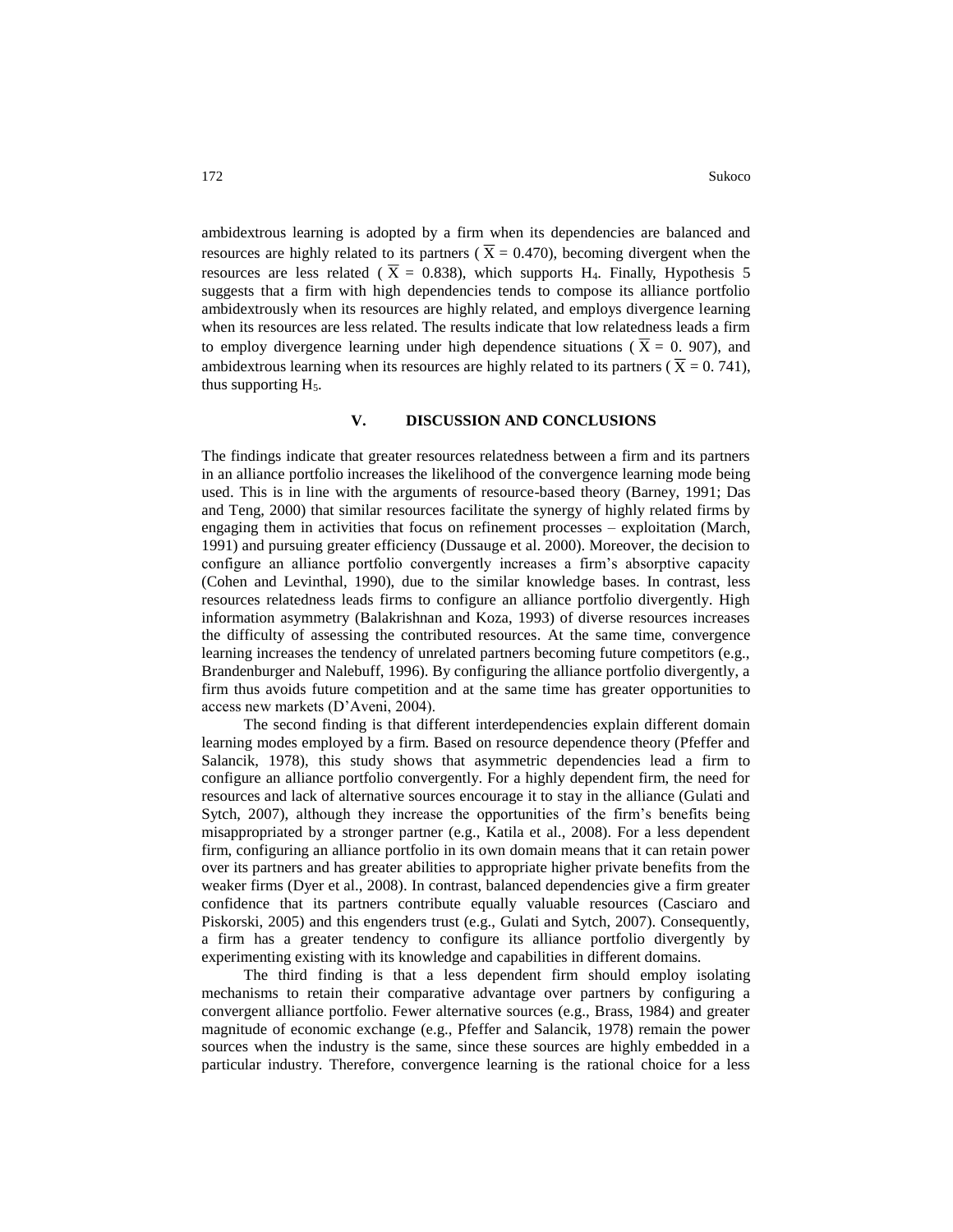dependent firm and provides greater abilities to appropriate higher private benefits due to similar resource bases (Dyer et al., 2008). However, when the partners' resources are less related, a less dependent firm should employ an ambidextrous learning mode. By doing so, a firm could minimize the chance of their partners becoming competitors in the future, and at the same time retain power over them.

The fourth finding suggests that a highly dependent firm should employ defense mechanisms to counter the misappropriation behaviors of stronger partners. When the stronger partners' resources are highly related, configuring an alliance portfolio divergently could minimize their comparative advantage. In addition, broadening an alliance portfolio in different industries increases the alternative sources (Katila et al., 2008) and minimizes the magnitude of exchange with stronger partners (Casciaro and Piskorski, 2005). When the partners' resources are less related, configuring an alliance portfolio ambidextrously is the best choice, as minimizing the coordination costs due to diverse partners is the main concern (Goerzen, 2005), although an excessive cognitive distance can endanger the appropriation capabilities of the focal firm (Nooteboom, 1999).

Finally, balanced dependencies offer greater confidence to partners, and lead a firm to configure its alliance portfolio divergently when the resources are less related. Although diverse resources induce competitive behavior (Dussauge et al., 2000, 2004), equal power could mitigate the negative effects of the competition, increase the learning from partners and open up opportunities in new markets (D'Aveni, 2004). When the resources are highly related, a firm could employ ambidextrous learning learn with partners (Inkpen, 2002), ad could configure some alliances within-domain to leverage existing knowledge, while also operating some alliances in different industries to explore new opportunities – i.e., utilize structural ambidexterity (Benner and Tushman, 2003).

These findings have important implications for alliance managers. First, the decision to configure an alliance portfolio within- or across-domain should not be based solely on the interrelatedness of resources with partners. By better understanding the nature of relationships with partners, managers can select the type of domain learning that will minimize the costs and at the same time offer new opportunities for their firm. Second, managers can apply isolating mechanisms by configuring an alliance portfolio convergently when their firm's position is less dependent and partners' resources are highly related. However, when the partners' resources are less related, managers can configure an alliance portfolio ambidextrously to maintain their superior position toward highly related partners and thus access new capabilities and the markets of unrelated partners. Third, when the position of a focal firm is highly dependent, composing an alliance portfolio divergently is the defense mechanism to counter misappropriation behaviors from a stronger partner. In addition, ambidextrous domain learning should be chosen when partners' resources are less related to reduce high coordination costs. Finally, balanced dependencies provide better opportunities for a firm to configure its alliance portfolio divergently to acquire new knowledge and capabilities with less misappropriation when the partners' resources are less related. However, when the relatedness is high, ambidextrous learning is the best choice for managers to optimize the learning outcomes of an alliance portfolio. This study examines also the antecedents of particular modes of domain learning chosen by a firm, but many other aspects should also be considered. In other words, simply applying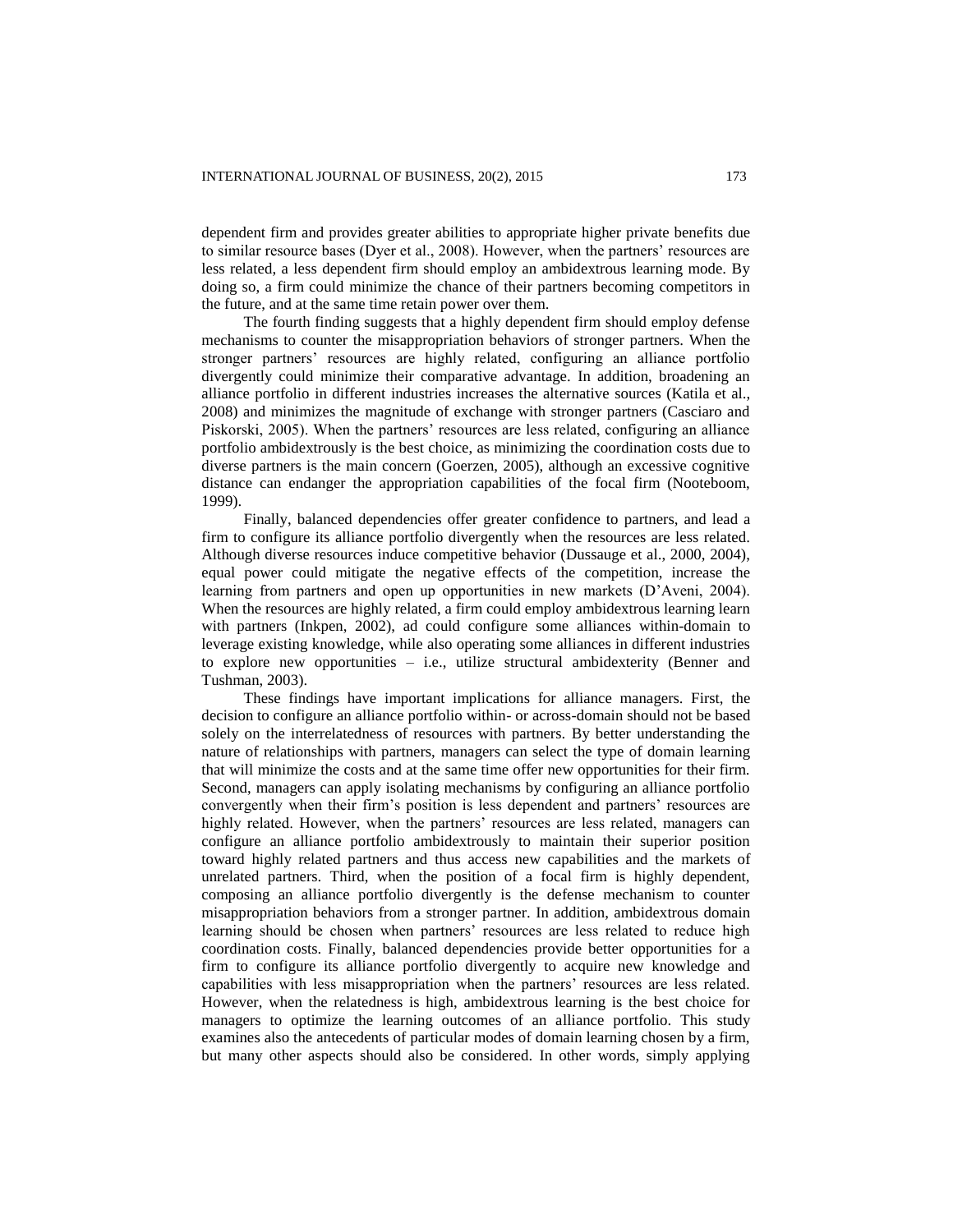divergence learning per se in an alliance portfolio may not produce the expected value, unless the focal firm has the capabilities to manage it effectively (Hoffmann, 2007).

Besides these managerial implications, this study has several theoretical implications. First, this study extends the organizational learning literature by introducing the concept of domain learning. Even though many extensions have been made following the concepts of exploitation/exploration presented in March (1991), the issue of forming alliance which converges or diverges from the focal firm's domain has received relatively little attention, particularly in the context of alliance portfolios. Second, this study also empirically tests how the degree of resource relatedness between a firm and its partners (Barney, 1991; Das and Teng, 2000) can determine the learning type chosen by extending the logic of RBV. Third, this study extends the resource dependence theory literature that is rich in theoretical discussion but lacking in empirical testing (Pfeffer and Salancik, 2003). Finally, this study also extends the ambidexterity hypothesis that mostly relates to internal or external dynamisms (e.g., Lavie and Rosenkopf, 2006; Lin et al., 2007) by integrating the concepts of interrelatedness and interdependencies in an alliance portfolio.

Despite some compelling arguments, this study has several inherent limitations. First, this study focuses on large companies that are part of the S&P 500. Although these firms' strategic behaviors are critical (Perrow, 1986), the findings are highly contextualized in this sample. Due to their size, such firms do not need resources as much as smaller firms. Second, this study mainly examines domain learning simply by considering the differences that exist between a firm's business and its alliance partners. Future studies could further examine whether alliances are part of a firm's strategy to orchestrate its network resources vertically or horizontally (e.g., Gulati, 1998; Villalonga and McGahan, 2005). Finally, this study operationalizes interdependencies at the industry level (Burt, 1982, 1983; Casciaro and Piskorski, 2005), which might not represent the true I/O exchange between a focal firm and its partners. Approaching interdependencies from the corporate or business unit level could overcome this limitation.

## **REFERENCES**

- Ahuja, G., 2000, "Collaboration Networks, Structural Holes, and Innovation: A Longitudinal Study", *Administrative Science Quarterly,* 45(3), 425–455.
- Aiken, L.S., and S.G. West, 1991, *Multiple Regressions: Testing and Interpreting Interactions,* Newbury Park, CA: Sage.
- Bae, J., and M. Gargiulo, 2004, "Partner Substitutability, Alliance Network Structure, and Firm Profitability in the Telecommunications Industry", *Academy of Management Journal,* 47(6), 843–859.
- Baker, W., 1984, "The Social Structure of A National Securities Market", *American Journal of Sociology,* 89(4), 775–811.
- Balakrishnan, S., and M.P. Koza, 1993, "Information Asymmetry, Adverse Selection and Joint Ventures", *Journal of Economic Behavior and Organization,* 20(1), 99– 117.
- Barney, J., 1991, "Firm Resources and Sustained Competitive Advantage", *Journal of Management,* 17(1), 99–120.

Baum, J.A.C., T. Calabrese, and B.S. Silverman, 2000, "Don't Go It Alone: Alliance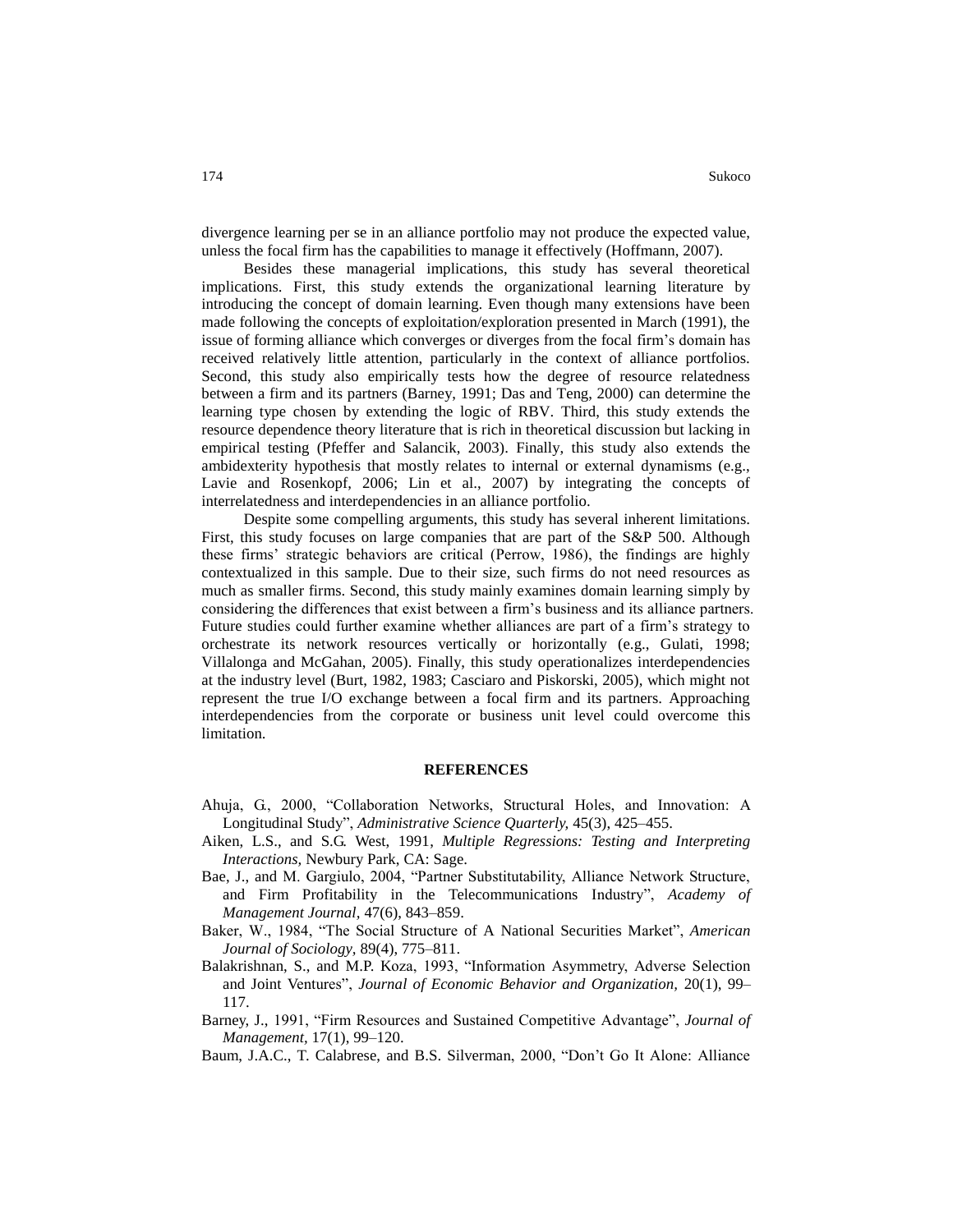Network Composition and Startups' Performance in Canadian Biotechnology", *Strategic Management Journal*, 21(3), 267–294.

- Beckman, C.M., P.R. Haunschild, and D.J. Philips, 2004, "Friends or Strangers? Firmspecific Uncertainty, Market Uncertainty, and Network Partner Selection", *Organization Science,* 15(3), 259-275.
- Benner, M.J., and M.L. Tushman, 2003, "Exploitation, Exploration, and Process Management: The Productivity Dilemma Revisited", *Academy of Management Review,* 28(2), 238-256.
- Brandenburger, A., and B.J. Nalebuff, 1996, *Co-opetition,* Doubleday: New York.
- D.J. Brass, 1984, "Being in the Right Place: A Structural Analysis of Individual Influence in An Organization", *Administrative Science Quarterly,* 29(4), 518–539.
- Burt, R.S., 1982, *Toward a Structural Theory of Action: Network Models of Social Structure, Perception, and Action*, New York: Academic Press.
- Burt, R.S., 1983, *Corporate Profits and Cooptation: Networks of Market Constraints and Directorate Ties in the American Economy,* New York: Academic Press.
- Burt, R.S., 2004, "Structural Holes and Good Ideas", *American Journal of Sociology,* 110(2), 349-399.
- Casciaro, T., and M.J. Piskorski, 2005, "Power Imbalance, Mutual Dependence, and Constraint Absorption: A Closer Look at Resource Dependence Theory", *Administrative Science Quarterly,* 50(2), 167–199.
- Castellucci, F., and G. Ertug, 2010, "What's in It for Them? Advantages of Higher Status Partners in Exchange Relationships", *Academy of Management Journal*, 53(1), 149-166.
- Chen, M.J., 1996, "Competitor Analysis and Inter-firm Rivalry: Toward a Theoretical Integration", *Academy of Management Review*, 21(1), 100-134.
- Cohen, M.W., and D.A. Levinthal, 1990, "Absorptive Capacity: A New Perspective on Learning and Innovation", *Administrative Science Quarterly,* 35(1), 128–152.
- D'Aveni, R.A., 2004, "Corporate Spheres of Influence", *MIT Sloan Management Review,* 45(4), 38-46.
- Das, T.K., and B.S. Teng, 2000, "A Resource-based Theory of Strategic Alliances", *Journal of Management,* 26(1), 31-61.
- DiMaggio, P.J., and W.W. Powell, 1983, "The Iron Cage Revisited: Institutional Isomorphism and Collective Rationality in Organizational Fields", *American Sociological Review*, 48(2), 147-160.
- Dussauge, P., B. Garrette, and W. Mitchell, 2000, "Learning From Competing Partners: Outcomes and Durations of Scale and Link Alliances in Europe, North America, and Asia", *Strategic Management Journal,* 21(2), 99–126.
- Dussauge, P., B. Garrette, and W. Mitchell, 2004, "Asymmetric Performance: The Market Share Impact of Scale and Link Alliances in the Global Auto Industry", *Strategic Management Journal,* 25(7), 701–711.
- Dyer, J.H., H. Singh, and P. Kale, 2008, "Splitting the Pie: Rent Distribution in Alliances and Networks", *Managerial and Decision Economics*, 29(2), 137-148.
- Emerson, R., 1962, "Power-dependence Relations", *American Sociological Review,* 27 (1), 31–41.
- Feder, B.J., 2001, "Retrenchment, Not Retreat", *New York Times*, 24 January.
- Garcia-Pont, C., and N. Nohria, 1998, "Local Versus Global: The Dynamics of Alliance Formation in the Automobile Industry", *Strategic Management Journal*, 23(4), 307-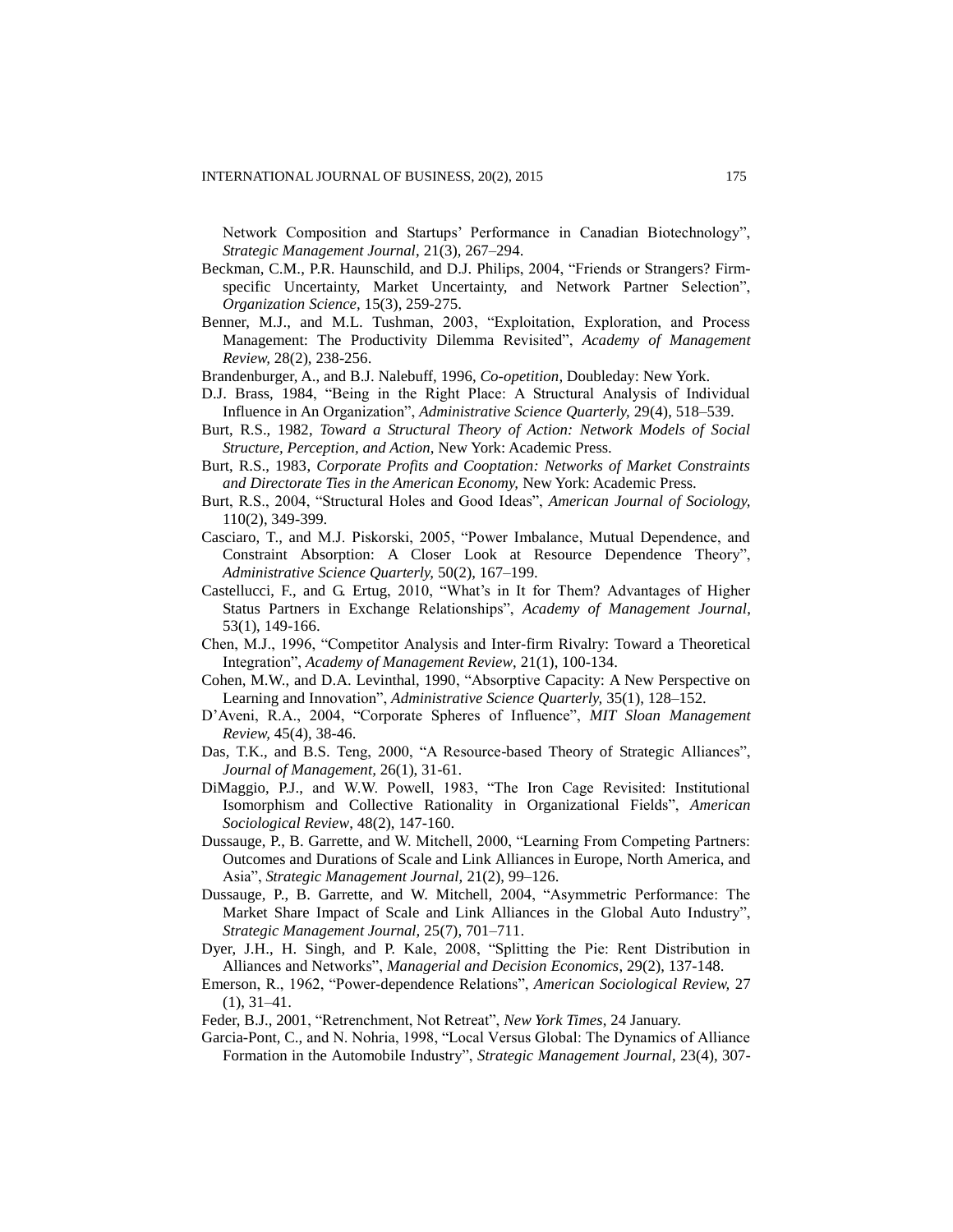321.

- Goerzen, A., 2005, "Managing Alliance Networks: Emerging Practices of Multinational Corporations", *Academy of Management Executive*, 19(2), 94-107.
- Grant, R.M., and C. Baden-Fuller, 2004, "A Knowledge Accessing Theory of Strategic Alliances", *Journal of Management Studies*, 41(1), 61-84.
- Gulati, R., 1998, "Alliances and Networks", *Strategic Management Journal,* 19(4), 293–317.
- Gulati, R., and M. Sytch, 2007, "Dependence Asymmetry and Joint Dependence in Interorganizational Relationships: Effects of Embeddedness on A Manufacturer's Performance in Procurement Relationships", *Administrative Science Quarterly,*  52(1), 32-69.
- He, Z., and Wong P-K, 2004, "Exploration and Exploitation: An Empirical Test of the Ambidextrous Hypothesis", *Organization Science,* 15(4), 481–96.
- Heimeriks,, K.H., E. Klijn, and J.J. Reuer, 2009, "Building Capabilities for Alliance Portfolios", *Long Range Planning*, 42(1), 96–114.
- Hoffmann, W.H., 2007, "Strategies for Managing A Portfolio of Alliances", *Strategic Management Journal*, 28(8), 827-856.
- Inkpen, A.C., 2002, "Learning, Knowledge Management, and Strategic Alliances: So Many Studies, So Many Unanswered Questions", in Contractor, F.J., and Lorange, P. (Eds.) *Cooperative Strategies and Alliances*, Pergamon: Amsterdam, 267–289.
- Jensen, M., 2003, "The Role of Network Resources in Market Entry: Commercial Banks' Entry into Investment Banking, 1991-1997", *Administrative Science Quarterly*, 48(3), 466-497.
- Kale, P., and H. Singh, 2007, "Building Firm Capabilities through Learning: The Role of the Alliance Learning Process in Alliance Capability and Firm-level Alliance Success", *Strategic Management Journal,* 28(10), 981-1000.
- Katila, R., J.D. Rosenberger, and K.M. Eisenhardt, 2008, "Swimming with Sharks: Technology Ventures, Defense Mechanisms and Corporate Relationships", *Administrative Science Quarterly*, 53(2), 295-332.
- Khanna, T., R. Gulati, and N. Nohria, 1998, "The Dynamics of Learning Alliances: Competition, Cooperation, and Relative Scope", *Strategic Management Journal, 1*9(3), 193–210.
- Koza, M.P., and A.Y. Lewin, 1998, "The Co-evolution of Strategic Alliances", *Organization Science,* 9(3), 255–264.
- Lavie, D., 2007, "Alliance Portfolios and Firm Performance: A Study of Value Creation and Appropriation in the U.S. Software Industry*", Strategic Management Journal,* 28(12), 1187–1212.
- Lavie, D., and S.R. Miller, 2008, "Alliance Portfolio Internationalization and Firm Performance", *Organization Science,* 19(4), 623-646.
- Lavie, D., and L. Rosenkopf, 2006, "Balancing Exploration and Exploitation in Alliance Formation", *Academy of Management Journal,* 49(4), 797–818.
- Levinthal, D.A., and J.G. March, 1993, "The Myopia of Learning", *Strategic Management Journal,* 14(Special Issue), 95–112.
- Lin, Z., H. Yang, and I. Demirkan, (2007), "The Performance Consequences of Ambidexterity in Strategic Alliance Formations: Empirical Investigation and Computational theorizing", *Management Science,* 53(10), 1645–1658.
- Lin, Z., H. Yang, and B. Arya, 2009, "Alliance Partners and Firm Performance: